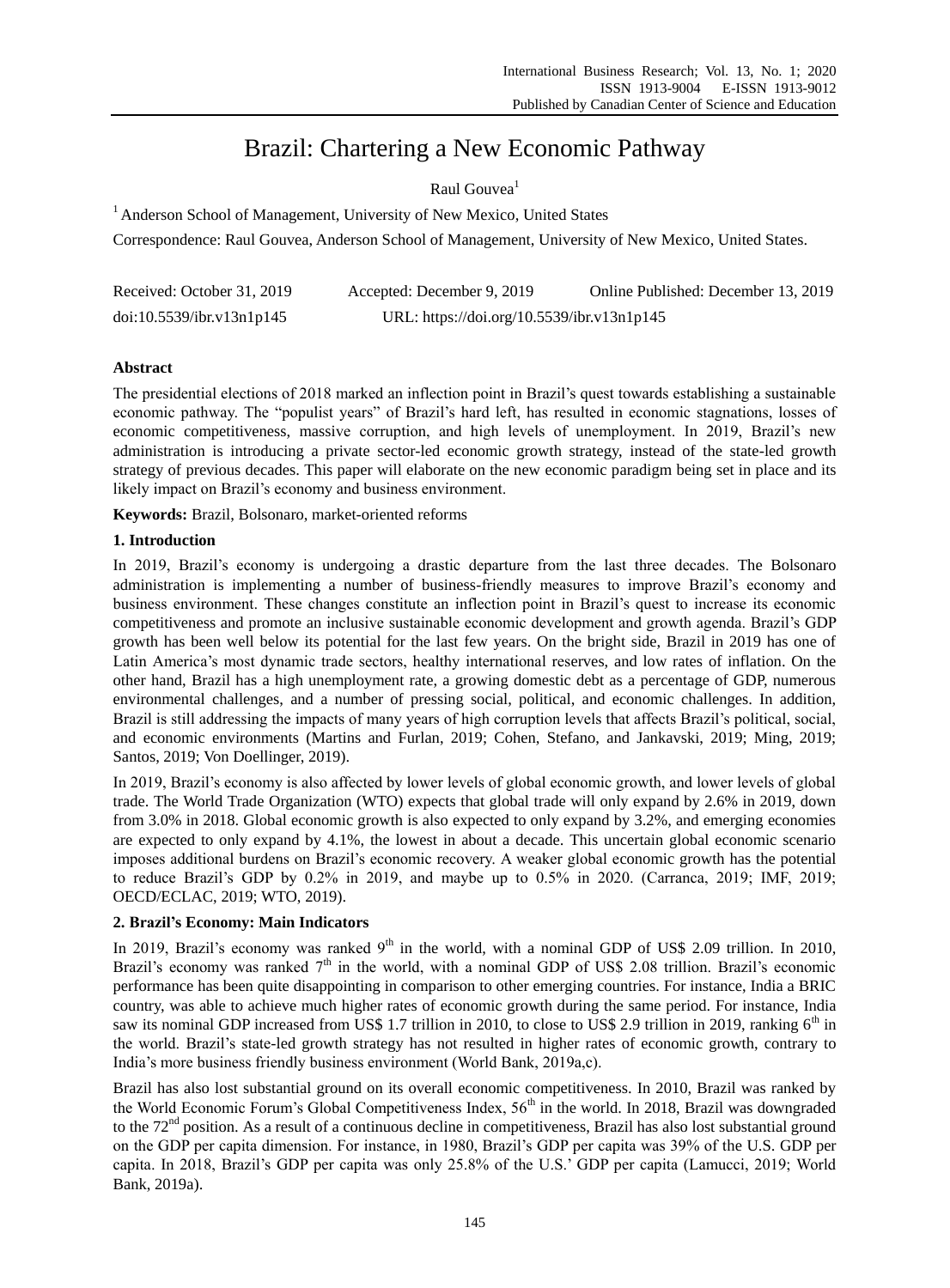The past administrations have also neglected important economic, business, and political reforms leading to the creation of a very complex and not very friendly business environment. For instance, in 2018, the Heritage Foundation's Economic Freedom Index, ranked Brazil's economy in 140<sup>th</sup> place, labelling Brazil's economy as "mostly unfree." The stagnation of Brazil's business environment can be seen from the World Bank's Doing Business Reports. The 2010 Doing Business Report, ranked Brazil's business environment 129<sup>Th</sup> out of 183 countries. The 2019/2020 Doing Business Report ranked Brazil in  $124<sup>Th</sup>$  place. Thus, in the last ten years, Brazil's business environment has not shown any perceived improvement, aggravating the country's competitiveness and economic growth and development perspectives (Heritage Foundation, 2019; World Bank, 2019b).

Brazil's Logistic Performance Index rankings also shed additional light in one of Brazil's Achilles' heel: infrastructure and logistics. The World Bank's Logistics Performance Index (LPI) sheds light on Brazil's poorly developed logistics and infrastructure. Brazil's "soft" and "hard" logistics needs urgent improvement. The 2018, LPI ranks Brazil in 56<sup>th</sup> place, what creates a number of barriers for Brazilian exporters and importers in addition to compromise Brazil's ability to place their products competitively in global markets (World Bank, 2018).

In a globalized knowledge – driven economy, Brazil's lack of attention to R&D and Innovation has also paralyzed and affected Brazil's economy overall competitiveness. For instance, WIPO's 2019 Innovation Index ranks Brazil as 66<sup>th</sup>, well below other Latin American countries such as Mexico, and again incompatible with a country that aims to grow and develop in the next decades. On average, Brazil has invested close to 1.1% of its GDP on R&D, a percentage well below other emerging economies. The internet of Things revolution and Manufacturing 4.0 are bound to create a new technological inflection point, further affecting economies' competitiveness with low levels of investment and attention to R&D and innovation, like Brazil's. Brazil is running the risk of getting caught in the innovation and digital divide with severe implications for the country's economic development and growth.

Brazil's educational system has also been the object of many criticisms. Even in Latin America, countries like Chile have achieved higher rates of success in their educational systems than Brazil has. According to the latest OECD 2015's Programme for International Students Assessment – PISA, Brazil was ranked in 64<sup>th</sup> place out of 71 countries. A dismal result for a country amongst the top ten economies in the world. Education is a crucial pillar for an economy to retain and gain competitiveness and a pre-condition for the implementation of a sustainable, inclusive, and equitable economic development and growth strategy (OECD, 2015; WIPO, 2019).

Despite decades of a state-led economic development strategy, Brazil is still a country with acute social and income disparities. For example, Brazil's Gini coefficient index, measuring relative wealth distribution, indicates that Brazil still has a very unequal distribution of income, around 51.30, well above other Latin American countries such as Mexico with 43.4, and Argentina close to 40.6. This is a surprising outcome, giving the claims of past leftist governments in Brazil that they had addressed one of Brazil's main economic and social issue bottleneck: income distribution (World Bank, 2019c).

Brazil's performance in the latest United Nations Human Development Index (HDI) that measures health, access to education, and standards of living, also shows that Brazil still has a long road ahead. The 2017 HDI ranks Brazil 79<sup>th</sup>, out of 189 countries, showcasing Brazil's skewed distribution of income, low quality educational systems, and low quality of its health services. The lack of investments on health care can be viewed by Brazil's increasing epidemics. For instance, during the first half of 2019, Brazil had 600,000 dengue cases. In the same period of 2018, Brazil had 173,000 cases of dengue. Zika and Chikungunha are also making significant inroads in Brazil's territory. But other disease such as measles are also staging a comeback. These epidemics are a direct result of past governments lack of attention to the health sector and also a result of corruption schemes that took resources away from Brazil's health sector. Brazilian levels of vaccination are also well below international levels. The Bolsonaro administration has a number of challenges ahead of them. Addressing a number of potential Bio Risks scenarios will be important in preventing or alleviating future epidemics and pandemics (UN, 2019; Mendonca, 2019).

Information and Communication Technologies are becoming important tools in the design of more competitive economic and business environments. From agriculture to manufacturing and services, ICTs permeates a number of social, economic, and environmental dimensions of economies and societies around the globe. Brazil is also lagging behind other nations in this dimension. According to the 2017 ITU's ICT Development Index, Brazil ranked 66<sup>th</sup>. In order to have a more competitive and efficient economy and business environment, Brazil will have to increase the penetration and expansion of ICT technologies and services. Brazil's initiatives in the Internet of Things and Manufacturing 4.0 are highly dependent on Brazil's ability to establish a pervasive and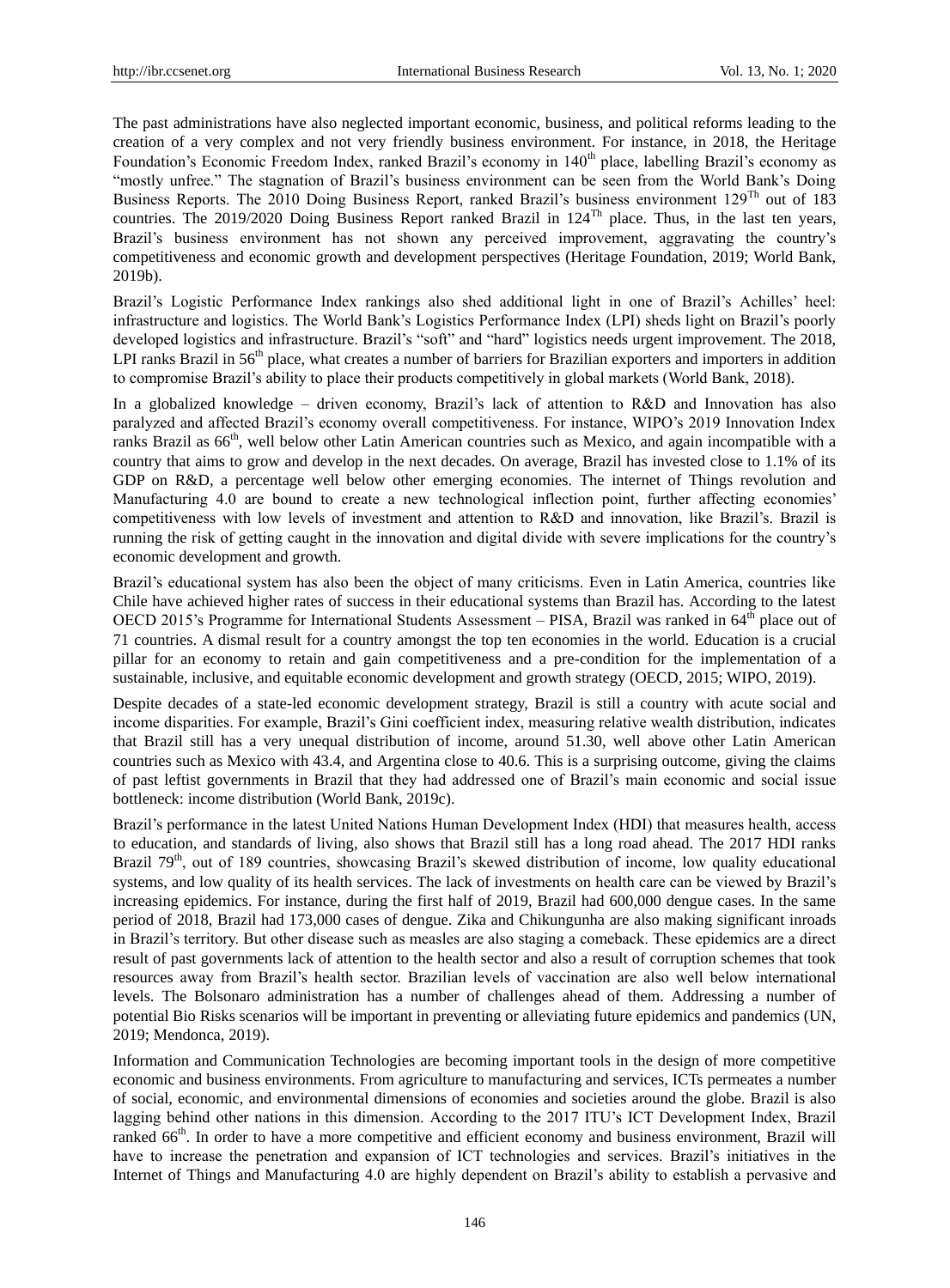efficient ICT network. Brazilian companies are still not utilizing AI, big data cloud computing, and 3D technology as extensively as one finds in other countries, with deep implications for Brazilian companies' productivity and competitiveness**.** When it comes to internet access, however, only 126 million Brazilians had access to the internet in 2016. In 2017, only 53% of the Brazilians at the bottom of "Brazil's Pyramid" had access to the internet. Compared to 97% of Brazilian in the top of Brazil's Pyramid. (Deloitte, 2019; Lavado, 2018; ITU, 2019).

Brazil's environmental policies and guidelines are also being questioned and scrutinized. The country still lacks adequate access to sewage and water treatments. Recently, Brazil's Amazon region is also receiving a lot of attention, as a result of fires and deforestation. According to Yale's 2018 Environment Performance Index, Brazil was ranked 69<sup>th</sup>, out of 180 countries. These results also show that Brazil could be doing a much better job in addressing its environmental issues and bottlenecks (Gouvea and Montoya, 2014; Yale University, 2018).

Brazil has never been a corruption free country, however, in the past decades Brazil's economy and society has been deeply affected by increasing levels of corruption. These corruption schemes have used resources destined to Brazil's social, environmental, and economic programs, to be used for political and personal gains. For instance, in 2002 Brazil was ranked by Transparency International's Corruption Perception index in 45<sup>th</sup> place. In 2018, Brazil had slipped to 105<sup>th</sup> place. Recent measures and policies, such as the "Lava Jato" operation, have resulted in a number of politicians, bureaucrats, and some of Brazil's leading business leaders being jailed on charges of corruption. In 2019, Brazil had two former presidents in jail. This outcome was unthinkable few years ago. Brazil is taking the first steps to support and strengthen its institutions a sine qua non condition for Brazil to establish effective governance and to achieve higher levels of economic development and growth (Stephenson, 2019; Transparency International, 2019; Valenti, 2019).

In sum, Brazil's past administrations have deeply compromised Brazil's overall economic, social, and environmental competitiveness. In 2019, Brazil faces a number of barriers and bottlenecks to unleash its economic potential. The next section will discuss measures being taken by the Brazil's new administration to address a number of these barriers and bottlenecks.

## **3. Addressing Brazil's Pillars of Sustainable Economic Growth and Development**

After years of neglect, the Bolsonaro administration is tackling a number of pressing reforms and changes needed in Brazil's economy and business environment. High levels of red tape, fiscal imbalances, high levels of unemployment, declining productivity and competitiveness, and a highly protected economy, are fostering these changes and measures (Gouvea, 2014; Holland, 2019; Gendreau and McLendon, 2019).

In 2019, Brazil's economy is still recovering from its worst recession in more than five decades. Between 2014-2016, Brazil's GDP contracted by 7%, and the economy is still feeling the effects of this aggressive recession. For instance, in the period between 2014 and 2019, manufacturing production has contracted by 16.7%, retail by 5.8%, services by 11.75%, and construction by 26.5%. In 2019, 12.5 million Brazilians were unemployed, a 11.8% rate. Brazil's 2014-2016 economic recession is taking much longer to end than initially anticipated (Eichengreen, 2019; Goncalves, 2018; Gouvea, Kapelianis, and Montoya, 2018).

Brazil's recession of 2015-2016, has led to one of the lowest rates of investment by the Brazilian government, from 1.48% of Brazil's GDP in 2014, to only 0.52% in 2018. Investments on infrastructure, purchases of capital goods and equipment, in addition to expenditures to keep the federal government running have been cut substantially, deeply affecting overall economic activity. During the same period of time, Brazil lost 2.86 million jobs. Moreover, the recession of 2014-2016 had a great impact on the number of Brazilians living in extreme poverty. Their number increased from 3.2% in 2014 to 4.8% in 2017. According to the consulting company Kantar WorldPanel, close to 40% of household income in Brazil is made of income transfer programs and/or related to Brazil's informal economy. In 2019, Brazil had close to 44 million Brazilians living with less than US\$ 5.5 dollars a day. Between 2014-2017, more 7.4 million people joined this group, further aggravating Brazil's social woes (Chiara, 2019; Villas Boas, 2018; Pupo, 2019).

For the last three decades, Brazilian policymakers have been postponing addressing Brazil's pension reform. In 2019, the pension reform was a sine-qua-non condition for Brazil's ability to achieve higher levels of fiscal stability. Brazil spends close to 12% of its GDP on pensions, a very high percentage when compared to OECD countries. The Bolsonaro's administration made the pension reform one of its most immediate goals. In the Fall of 2019, Bolsonaro's Pension reform proposal was approved by Brazil's Senate and Lower House. The Pension Reform will add more fiscal stability and will potentially save US\$ 300 billion in the next ten years. As a result of the pension reform, additional resources will be available for investments in education, infrastructure, and health care, among other social and economic goals and objectives. The new guidelines will raise retirement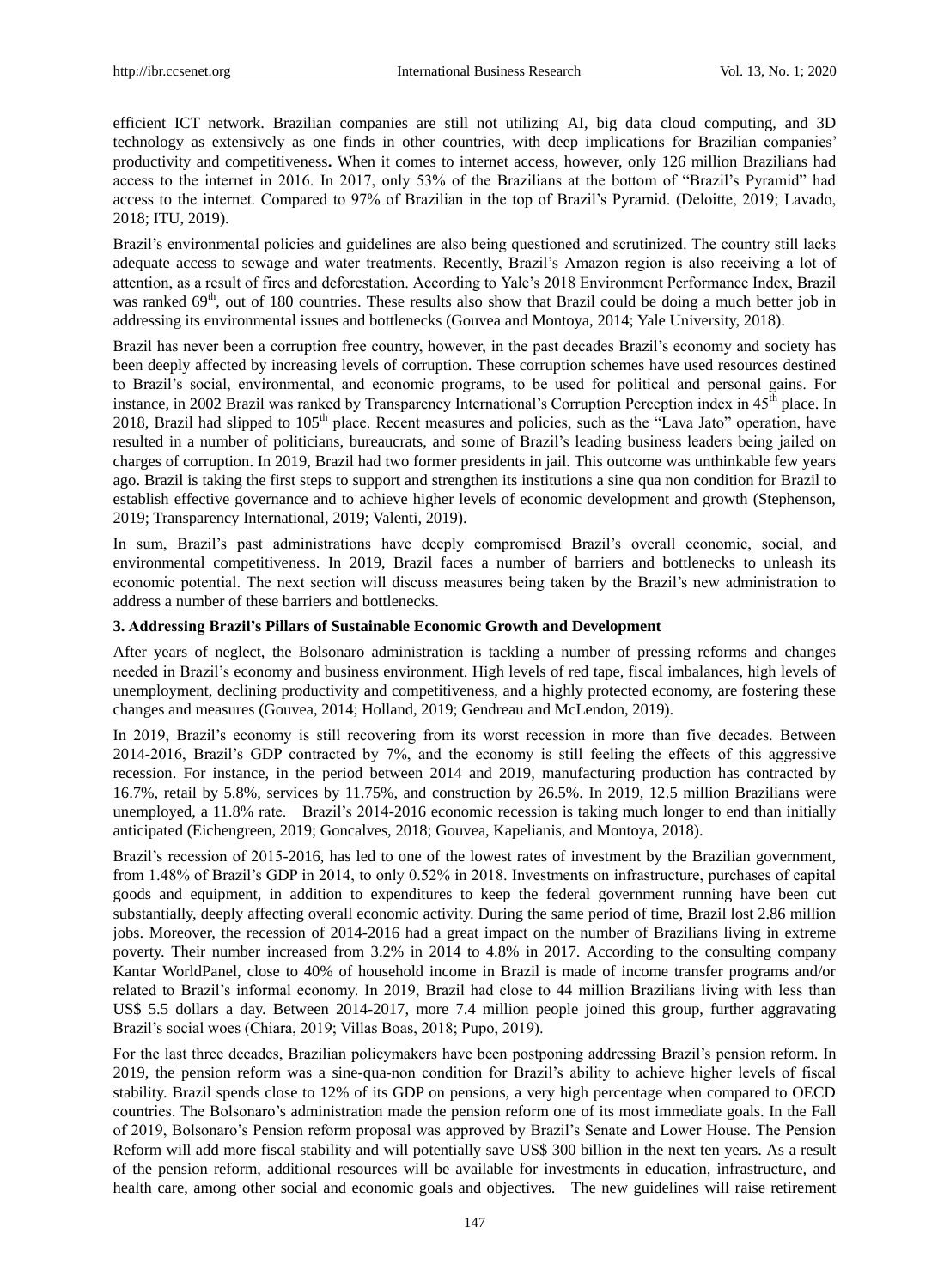age for men and women, 65 and 62 years respectively (Di Cunto, Lima, and Ribeiro, 2019; Secretaria de Politica Economica, 2019; Gendreau and McLendon, 2019; Gutierrez, 2019).

The Bolsonaro Administration has devised four major programs to unleash Brazil's entrepreneurs and investors "animal spirit": a) "Simplifica", b) "Emprega Mais", c) "Brasil 4.0", and d) "Pro Mercados." The "Simplifica" aims at streamlining 50 measures to lower the level of Brazil's bureaucracy that affects Brazilian companies. For instance, the government is reformulating the "eSocial" a number of complex labor procedures that companies must report to the government. The "Emprega Mais" program will allocate resources and efforts to develop retraining labor programs that will increase the skills and effectiveness of Brazilian workers. In the "Pro-Mercado" program, a number of government monopolies will be phased out, allowing private companies to participate in industries such as oil & gas, increasing the competition in these industries. The "Brasil 4.0" will foster and estimulate the use of of new technologies in Brazil's business environment. BNDES will extend financing for companies that invest in new technologies.The "Economic Freedom Provisory Measure" was approved by Brazil's Lower House and Congress, addressing the burden on Brazil's private sector. The elimination of red tape and bureaucracy have the potential to create 3.7 million new jobs and expand Brazil's GDP by 7% in the next few years (Rodrigues, 2019a; World Bank, 2019b)**.** 

The Bolsonaro administration has placed a special emphasis on redesigning the role of the state in Brazil's economy. Past administrations have created new state-owned enterprises (SOEs) that have become detrimental to Brazil's economy. Several of these SOEs have been the object of corruption, mismanagement, and political use. The Bolsonaro administration wants to reduce the number of SOEs operating in Brazil's economy, increasing the level of transparency, competitiveness, and efficiency of Brazil's business environment (Vargas, 2019).

Bolsonaro's government is set on privatizing a number of state-run companies. The expectation is that the privatization program in course will raise between US\$ 162-118 billion. The Bolsonaro administration has pledged to only keep 12 SOEs, or a privatization of 122 federal SOEs in the next four years. Directly and indirectly the Brazilian government has shares in 637 firms. Eletrobras is one of these SOEs that will hit the block in the next few months. Brazil is not currently including Petrobras, Banco do Brasil, Caixa Economica Federal and BNDES in the privatization program (Fucs, 2019, Endo, 2019; Estado de Sao Paulo, 2019a).

The Bolsonaro administration is also bringing a number of federal services to the  $21<sup>st</sup>$  century by digitizing them. The expectation is that there will be savings on average of 90% of the costs of these services for the state, with savings expected to reach US\$ 2 billion. The new program SEME (State Modernization Agency) is delivering 400 services online and expecting to deliver another 600 services on line by next year. A number of them will improve Brazil's business environment. The Bolsonaro administration is transforming Brazil into a digital nation, making public services more accessible and less costly. Brazil's addiction for red tape and paper copies of documents is finally coming to an end (Araujo and Ribeiro, 2019; World Bank, 2019b).

Brazil needs to urgently promote a political reform. Over the years, Brazil saw the proliferation of political parties. Currently, Brazil has one the largest number of political parties in the world. Brazil has 30 political parties, it is an extremely fragmented political environment, what makes any negotiation with Brazil's lower house and Brazil's Congress an extenuating task. President Bolsonaro will have to have very acute skills to deal with this extreme fragmentation and representation of a diverse political spectrum. In the past, governing by coalition has led to Brazil's largest corruption scheme ever. Brazil needs a political reform where among its goals, would be the goal to reduce the number of political parties. In the 2018 elections, the lower house had a 52% renovation, the highest rate of new politicians for the past 20 years, and the number of female representatives increased to 77, out of 513 representatives. There is hope that new members will be more willing to gather around Brazil wide goals and objectives, rather than political parties' specific agendas and personal interests (Amorim, 2018; Collor, 2015; Di Cunto, 2019; Calheiros, 2019).

After approving the pension fund reform, Brazil needs to address its tax reform. There are several proposals being considered. One of them contemplates the unification of taxes on goods and services (ICMS, IPI, PIS, e Cofins) in a true IVA format, that do not tax exports. It is a proposal that mirrors the tax system found in many European nations. In 2018, taxes accounted for 35.07% of Brazil's GDP deeply affecting Brazil's competitiveness and overall prices, including exports. In addition, it also inhibits innovation since a number of companies don't have the means to afford investing on innovation after paying high taxes. High taxes also induce companies to become players and members of Brazil's underground economy (Pastore, 2019; Pereira, 2019a).

Over the past decades, Brazil's private sector has pledged for lower levels of taxation. Brazil' has one of the world's highest taxes as well number of tributes. Brazil has close to 66 tributes at the federal, state, and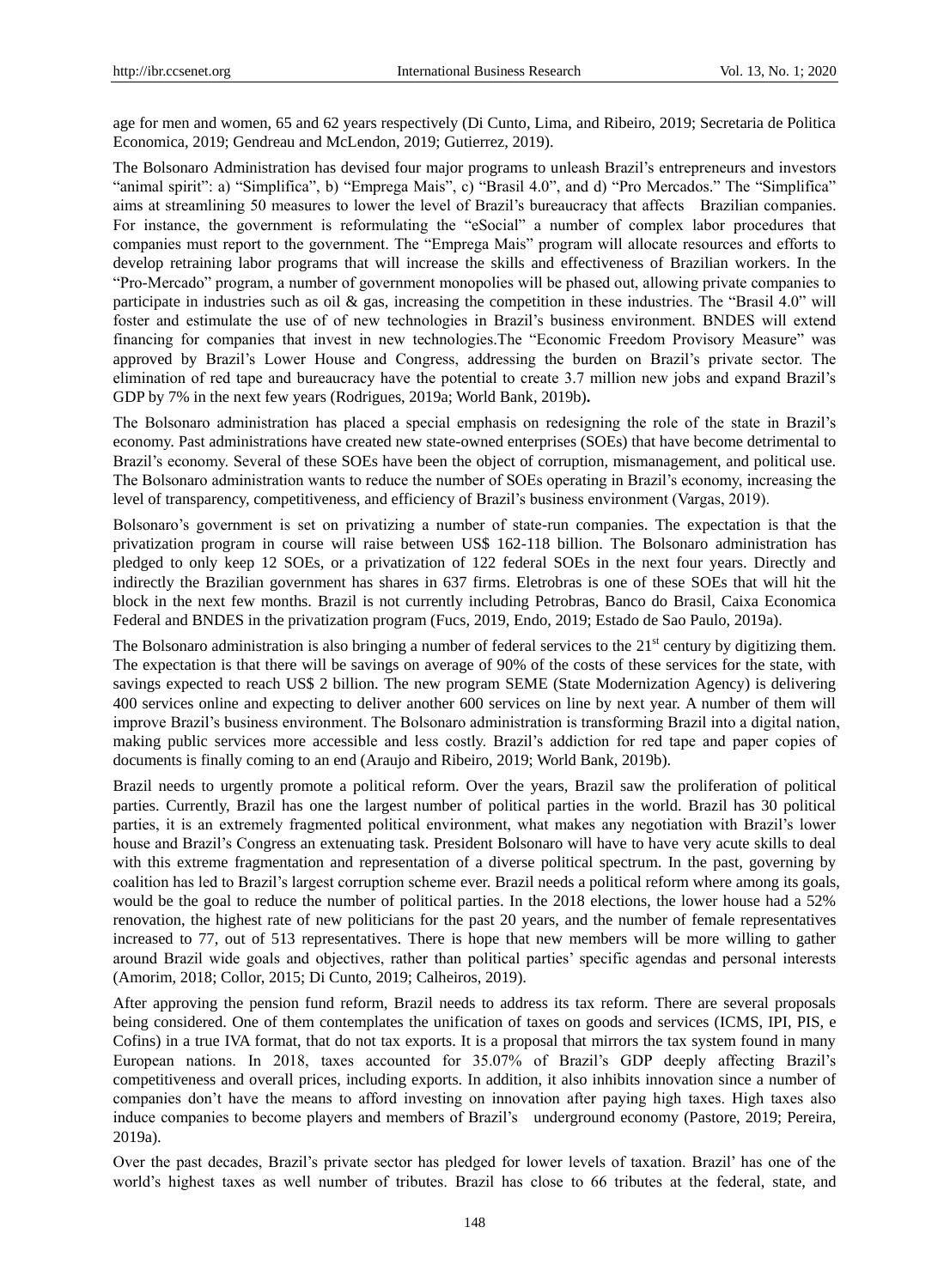municipal levels. Brazil's main tributes are ICMS and IPI. Brazil's overall tax system tend to overburden consumption more than income and patrimony. It is also important to equalize tax burdens across industries in Brazil. For instance, the service industry is less taxed than Brazil's manufacturing sector. The Bolsonaro administration is trying to streamline Brazil's tax system as well as reducing the number of tributes in a more comprehensive and effective fashion (Fraga, 2019a).

Brazil's National Bank of Economic and Social Development (BNDES) is going back to its historical goals and objectives. For the last decades, BNDES has been used to favor a handful of "national champions" many of them deeply involved in Brazil's largest corruption scandal – "the Lava Jato Operation." In 2019, BNDEs is increasing its financing to Brazilian SMEs. In 2013, only close to 20% of BNDEs financing were allocated to Brazilian SMES. In 2019, the goal is to increase financing to SMES to close to 49% of the BNDES's total financing. Over the past decades, BNDES could have promoted the creation of an affluent and dynamic SME business environment, leading to further gains for Brazil's economic democracy and jumping starting a strong middle class. (BNDES, 2019; Otta, 2019a).

The state-led economic development agenda also resulted in a very large contingent of federal, state, and municipal workers. In 2019, Brazilian expenditures with government workers at the federal, state, and municipal levels reached 13.6% of Brazil's GDP, well above other Latin American countries such as Mexico (5.3%), and Chile (6.6%). In millions of workers, the federal level hires 1.19 million, state level hires 3.75 million, and municipal level hires close to 6.5 million workers. Despite Brazil's negative GDP contraction of 4.2%, and a manufacturing contraction of 14.2%, the share of expenditures with staff increased from 12.3% share in 2014. Moreover, despite Brazil's substantial number of government workers, Brazil's government effectiveness is ranked very low. According to the Government Effectiveness Index, assembled by The GlobalEconomy.com, Brazil's ranked 111<sup>th</sup>, compared to Chile's 42<sup>nd</sup>, Argentina's 74<sup>th</sup>, and Mexico's 89<sup>th</sup> ranking. Thus, the low quality of Brazil's government workers increases the burden on the government's budget and does not advance Brazil's overall economic competitiveness agenda (Cafardo, 2019; Patu, 2019).

The Bolsonaro administration is also developing a program to increase Brazil's productivity and competitiveness. Brazil's labor productivity only increased by 1.3% between 1990 and 2018, compared to 8.8% for China and 5.0% for India. The low penetration of technology in Brazil's business environment, low levels of education, poor infrastructure, and low exposure to global competition, among other factors, does not provide an incentive for Brazilian companies to innovate. Brazil's tax system also does not provide incentives for innovation. Brazil needs urgently to increase its productivity rates in order to achieve higher rates of economic development and growth (Goitia, 2019; Menezes Filho, Campo, and Komatsu, 2014; Matsumura, et al., 2019).

#### **4. Inflection Points**

#### **1. Energy Production**

The Bolsonaro administration wants to lower the cost of doing business in Brazil by lowering the cost of energy. Brazil has a substantial potential when comes to renewable sources of energy as well as a sizeable reserve of fossil fuels. The Bolsonaro administration is setting in place incentives for the expansion of supply of renewable and non-renewable sources of energy, such as the elimination of state monopolies and barriers for the participation of the private sector in these industries. The expansion of the share of renewable sources of energy, such as solar and wind, is a key departure from past administrations.

Brazil has one of the cleanest electricity matrixes in the world. In 2018, the share of renewables reached 83%, up from 78% in 2013. Around the globe most of the electricity generated relies on coal, petroleum, and nuclear power. In Brazil, hydropower accounts for 63.8%, wind for 9.1%. Thermoelectric power plants relying on coal and petroleum, are now only accounting for 15.5% of all the electricity generated in Brazil, down from 19.8% in 2013. In 2019, the share of solar energy is also expanding. Brazil is also the world's second largest market for biofuels, such as biodiesel (Ministerio de Minas e Energia, 2019; Morais, 2019).

In 2019, Brazil had 15.8 GW of wind energy installed, with 4 more GW expected by 2023. In 2011, Brazil had only 1.5 GW of wind energy installed. Most of Brazil's wind energy units are located in the Northeast region, close to 86% of all installed power plants in Brazil. Companies like the Danish company Vesta have been investing heavily in Brazil's wind energy industry. Gradually, companies are moving to explore wind energy offshore. The Norwegian company Equinor is going to install in the Northeast region the first units by 2022 (Ministerio de Minas e Energia, 2019; Adeodato, 2019).

Brazil has recently also stressed the use of solar energy. Brazil's geographic location presents a good opportunity for the expansion of solar power in the country. Currently, Brazil produces close to 3.1GW of solar energy,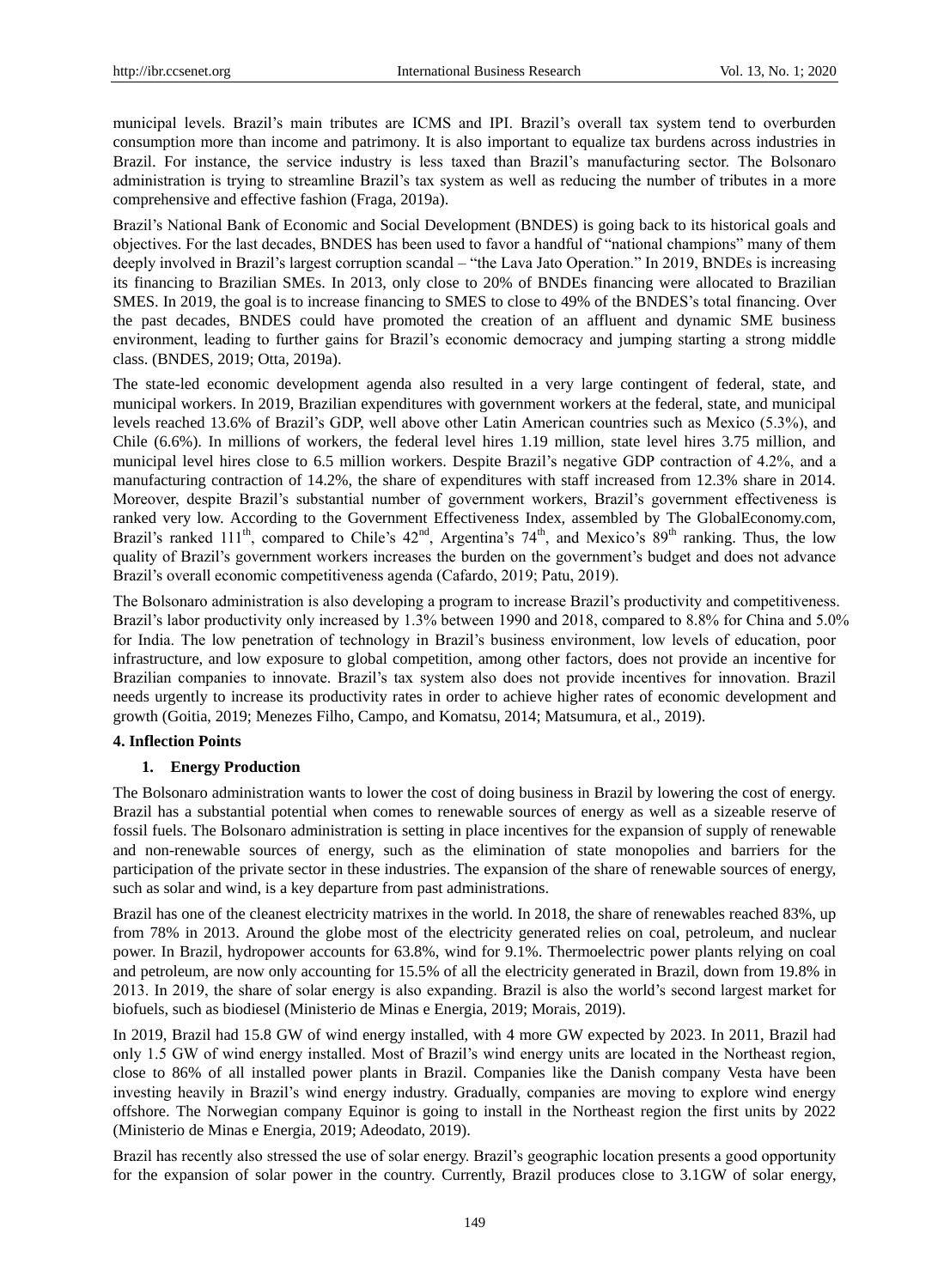expected to reach 13.6 GW by 2030. Contrary to wind energy, solar energy is mostly produced in the Southern region of Brazil, with states like Minas Gerais, Rio Grande do Sul, and Sao Paulo accounting for most of the investments and production. Most of the solar energy is directed towards consumers. Residential consumers account for close to 74%, services and retail account for 17% of total consumption. A number of companies are moving into the solar energy industry in Brazil. For instance, Lightsource BP is increasing its exposure to the Brazilian solar markets acquiring 2GW gigawatts in projects (Ministerio de Minas e Energia, 2019; Maia, 2019).

One of the Bolsonaro's administration new energy program is aiming at reducing the price of natural gas for industrial use. "The Natural Gas Market" program aims to reduce the price of natural gas by 40%. Currenty, Brazilians are paying around US\$ 12-14 for 1 million BTU, the proposal is to reduce the price of 1 million BTU to around US\$ 7-8 per 1 million BTU. That will lower the cost of manufacturing in Brazil. Brazil's chemical sector, ceramics, steel, food and beverages, paper & pulp are Brazil's main consumers of natural gas to supply their energy needs. In 2019, Brazil discovered new natural gas fields with a potential daily production of 20 MMcmd of natural gas, accounting for close to one – third of Brazil's current production. This discovery will help in generating a "cheap energy shock" in Brazil that will lower the cost for industries relying on natural gas for their energy needs. The government also wants to encourage more investments in the sector, disrupt monopolies, and diversify and expand the number of companies that are currently operating in the segment. Manufacturing accounts for close to 52% of all-natural gas consumption, followed by the electricity generation industry with 33% of all consumption. Petrobras accounts for 77% of Brazil's natural gas production and for 100% of the infrastructure and logistics. The Bolsonaro government wants to break Petrobras' monopoly and allow more competition in the industry at the distribution and transportation levels as well (Ministry of Economy, 2019; Warth and Lindner, 2019).

The Bolsonaro administration is also opening up the oil onshore production to the private sector. Petrobras has emphasized offshore oil production resulting in a drastic reduction in the onshore production from 210,000 barrels daily in 2002 to close to 107,000 barrels daily in 2019. Brazil has only 23,000 onshore oil wells perforated compared to 2 million in the US. Petrobras will sell 183 exploration concessions in 2019 and beyond. It is expected that by 2030 onshore production will reach 500,000 barrels daily. Close to 90% of Brazil's oil reserves lie offshore, most of them in deep water. The Bolsonaro administration is also favoring the privatization of offshore oil fields. The first ones to be privatized are located off the coast of the state of Bahia, in the Northeast region of Brazil. Brazil has the second largest oil reserves in Latin America, after Venezuela (Ministerio de Minas e Energia, 2019; Favaro, 2019).

## **2. Foreign Trade Policy**

In 2019, Brazil has finally ended its lethargic foreign trade policy. In 2018, the share of exports and imports of goods and services in Brazil's GDP was 24.6%, lower than Colombia's at 35%, and South Korea at 78%. Brazil's protectionist measures have deeply penalized Brazil's economy and have resulted in lower levels of competitiveness and productivity when compared to countries that show a higher share of export and imports in their respective GDPs (Romero, 2019; Troyo, 2019).

The Bolsonaro administration is rapidly designing a number of bilateral trade agreements in the Americas, Europe, and in Asia. In 2019, the Bolsonaro administration is also pushing for Brazil and Mercosur to expand its portfolio of trading partners. The 2019 EU-Mercosur trade agreement has been in the works for at least two decades. In 2019, Brazil and the other members of Mercosur finally concluded the trade agreement with the European Union. The European Union is one of Mercosur's main trading partners. The EU-Mercosur trade agreement will allow Brazil to increase its exports to EU markets, and at the same time brings Brazil back into the global trade game (Grieger, 2019).

Brazil and the U.S. are also designing a bilateral trade agreement. It is an overdue development. Both countries have developed a solid trade and investment partnership over the past decades. The proximity between President Trump and President Bolsonaro is fostering the trade and investment ties between the two countries. This development constitutes an inflection point in Brazil and U.S. relationship. Since 1994, Brazil has kept distance from the U.S and has not agree to engage in bilateral free trade agreement discussions. The Bolsonaro administration has interrupted this anti-American posture by previous Brazilian administrations. In 2018, Brazil exported US\$ 28.7 billion worth of goods, while Brazil imported US\$ 29 billion from the U.S. The U.S. economy offers a good complementarity and integration for the Brazilian economy. Clearly, there is room for growth in the U.S. Brazil relationship. The agreement would involve trade facilitation, reduction of non-tariff barriers, intellectual property policies and guidelines, e-commerce, among other items (Leal and Gouvea, 2018; Rodrigues and Agostini, 2019; Dalpiva and Setti, 2019; Barbosa, 2019)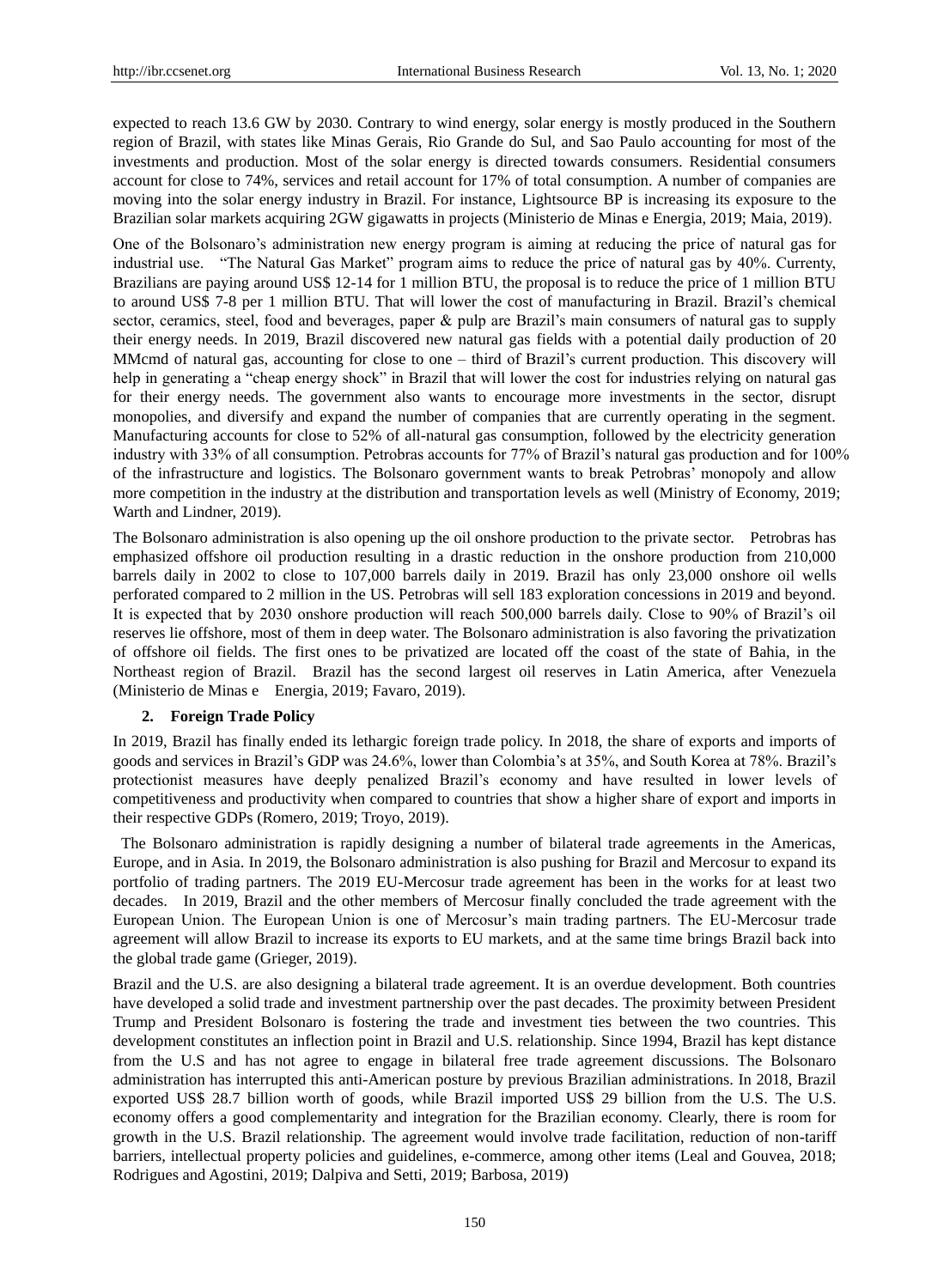The U.S. and EU compete in the Brazilian market for US\$ 59 billion worth of Brazilian imports. Their direct competition covers 906 products, that range from fuels, pharmaceutical products, chemicals, fertilizers, medical equipment, steel, and plastics among other products. These are manufactured products of medium to high valued added. That is one of the reasons why both the EU and the U.S. are so interested in reaching free trade agreements with Brazil at this point (Rittner, 2019). Brazil also signed an agreement with the U.S. to facilitate the penetration of U.S. engineering companies in Brazil. Brazil will be able to tap on a US\$ 60 billion fund to finance infrastructure projects in emerging countries (Otta, 2019b).

The Bolsonaro administration is also developing a closer trade partnership with Japan. Japan is Brazil's sixth largest investor. Brazil used to be Japan's main destination for trade and investment in Latin America. Currently, Mexico is Japan's main focus of attention for its FDI in the region. Japan is Brazil's eight largest market for its exports. Brazilian exports to Japan have reached US\$ 10 billion in the past, currently is around US\$ 2 billion for the first six months of 2019. Imports from Japan are also around US\$ 2 billion for the first six months of 2019. In 2017 Japan exported close to US\$ 5 billion to Brazil and imported US\$ 3.7 billion from Brazil, with FDI in 2016 valued at US\$ 1.1 billion (Jetro, 2018; Banco Central do Brasil, 2019).

In 2019, Brazil has also signed a free trade agreement with Mexico. Both countries have much to offer to one another. Brazil will also deepen its trade ties to other Latin American economies in order to increase the competitiveness and efficiency of Brazil's economy. Brazil has not been a player in the global value chains so far. The current administration wants to insert Brazil back in the global economy (Mano, 2019).

The Bolsonaro administration has also been working closely with other members of Mercosur to modernize the common market, trying to eliminate a number of existing barriers that prevent more intra-Mercosur trade. Mercosur is an important destination for Brazilian exports and imports. For instance, Brazil is Argentina's largest trading partner accounting for close to 21% of Argentina's total imports. In 2018, the total flow of trade between Argentina and Brazil reached US\$ 26 billion. Argentina is Brazil's third largest trading partner (MDIC, 2019).

The Bolsonaro administration is also developing a close relationship with China. In 2018, China was responsible for 26.8% of Brazil's total exports. In 2018 Brazil exported US\$ 64.2 billion to China, mostly commodities. China has had a very important impact on Brazil's economy at the trade and foreign direct investment levels. Between 2014-2017, Brazil was China's second destination in the world for FDI, just after the U.S. In 2017, Chinese FDI in Brazil reached US\$ 11.7 billion. Chinese FDI has targeted Brazil's service industry, manufacturing, and primary industries. The Bulk of Chinese investments, 79% have been in Brazil's electricity sector and in the Oil & Gas industries. Mining accounts for 8%, automotive 4%, Agriculture 4%, and financial services 3%. Since 2009, Chinese companies have invested close to US\$ 53, billion, in 29 Greenfield projects and in 72 Brownfield operations. Brazil has benefited from the China-U.S. trade conflict. Brazil has gained additional shares of China's market, for instance soya bean exports are 35% higher in 2019. On average, Brazilian exports to China have expanded by US\$ 8.1 billion as a result of the U.S.-China trade dispute (Agostini, 2019; Gouvea, Kapelianis, and Lee, 2019; Otta, Nunes, and Barista, 2019; Watanabe, 2019).

#### **3. Agribusiness**

In less than 50 years, Brazil has moved from being a food importer to being the world's second largest food producer, and a major exporter of proteins. In the last 40 years, Brazil became a top 5 exporter of 36 agricultural commodities. In 2019, the agribusiness industry accounts for a large share of Brazil's exports and for close to 21.6% of Brazil's GDP. In 2019, Brazil accounted for close to 95% of global exports of frozen orange juice, 50% of the soya bean complex, 35% of global poultry exports, 34% of global sugar exports, 30% of all coffee trade, and for close to 17% of global beef trade. But the country only accounts for close to 1% of all global trade of fruits. (Luque, Silber, Zagha, 2019; Ministerio da Agricultura, 2019; Rodrigues, 2019b).

Brazil is the only country in the world with a potential to expand its agricultural frontier by 15 million ha, a 21% growth in the next ten years. However, it must expand its agricultural production and frontier without harming the environment. In 2019, Brazil is being pressured to engage in more sustainable ways to develop and expand agribusiness in the Amazon region (Ministerio da Agricultura, 2019).

In 2019, Brazil is more than ever implementing efforts to preserve its ecosystems and increase its agricultural output. Brazil's past performance in biotechnology applied to its agribusiness industry has allowed the country to increase its agricultural output and still preserve its environment (Guimaraes, 2019). Brazil needs urgently to address illegal deforestation in order to further protect its environment. Currently, deforestation is a direct result of illegal activities taking place in regions of Brazil such as the Amazon region. Deployment of surveillance technology in much will improve Brazil's ability to identify and punish illegal deforestation. Rampant corruption in the past administrations has weaken Brazilian enforcement agencies and allowed deforestation to foster.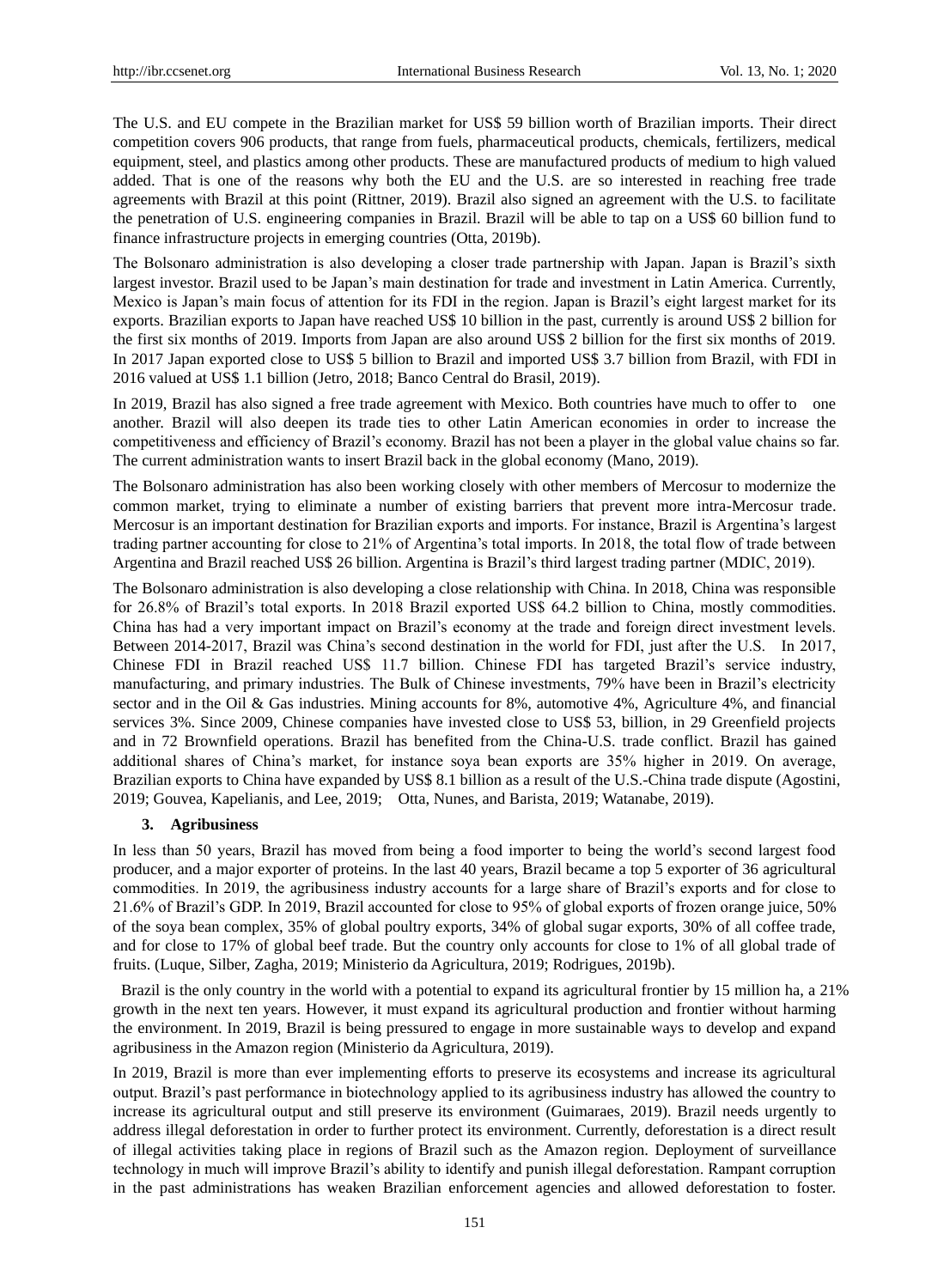Moreover, if Brazil does not strengthen its environmental efforts it will potentially face agricultural export losses as a result of environmental pressure from traditional trading partners such as the EU. Sustainability efforts, policies, and guidelines have been governing Brazil's agribusiness industry and will become even more important from now on (Lindner et al, 2019; Ortega, 2019; Guimaraes, 2019; Borges, 2019).

Brazil' agribusiness will also have to add more technologies and innovations in the next few years. Sensors, drones, robots, and automation will dominate Brazil's vast agribusiness industry. These technologies will increase Brazil's agribusiness efficiency, competitiveness, and sustainability. GMOs and CRISPR will also be utilized in the next two decades. More than ever, Brazil needs to increase its commitment to innovation and R&D (Mondin, 2019).

#### **4. Sustainability**

Brazil is in its quest to balance economic development with environmental sustainability. The country has a number of visible gaps in this quest. Brazil's transition from a carbon-intensive economy to a green-driven economy demands a change in Brazil's institutions, mindset, and infrastructure. Brazil's Amazon region represents in a number of ways, Brazil's challenges and opportunities on the environmental front. Brazil's environmental challenges, however, go well beyond the Amazon region, from its logistics to solid residues disposal (Gouvea and Montoya, 2014).

In 2019, Brazil received a US\$ 500 million loan from BRIC's Development Bank to address its solid residues waste. Brazil has close to 3,000 landfills, without any treatment.. These open landfills should have been closed in 2014, according to Brazil's Abreipe (Brazilian Association of Waste Disposal and Solid Residues) and Brazil's agency in charge of designing policies and guidelines for solid residues. Brazil has produced an additional 28% of waste between 2010-2017. However, the rate of recycling has only increased from 2% in 2010 to about 3% in 2017 (Borges, 2019b; Hartung, 2019).

Brazil only spends US\$ 2.5 billion yearly on sewage treatment, half of what Brazil currently needs. Brazil's Congress needs to approve Provisory Measure 868 that pushes for the standardization for municipalities and states to treat sewage. Brazil's Water National Agency (ANA) is waiting for Congress to move and approve the resolution. Close to 1,500 municipalities have no oversight over their sewage resources allocated from the federal government. This is another dimension of a lack of oversight of federal resources destined to Brazilian municipalities, that the Bolsonaro administration is trying to address. In some cities of Brazil, mostly in the Amazon region and Mid-West there is no charge to citizens for water & sewage, making the attraction of private companies difficult. Moreover, in some other cities, the average charge does not comply with the cost of providing these services. So, PPS will be only feasible if these fees are readjusted. It is also worth mentioning that 72 million Brazilian do not have access to sewage treatment, the population of a country the size of France. Access to tap water is also another issue affecting millions of Brazilians, close to 19 million people do not have access to tap water (88.3%), and 21 million Brazilians do not have access to garbage collection services or 9.7% of Brazil's population (Borges, 2019b; Filho, 2019).

The recession that started in 2015, coupled to lower levels of investments on basic services, has drastically affect Brazil's ability to comply with its MDGs. For instance, during the recession years, 2014-2016, consumption of wood and coal for cooking also increased by 27%, reaching 14 million households. The increase in wood and coal consumption is a direct consequence of Brazil's increased unemployment, and lower costs of wood vis-à-vis electricity or natural gas (Villas Boas and Saraiva, 2019).

In 2019, the world is looking at Brazil's Amazon region. The Bolsonaro administration is devising a new governance for the region. More than 25 million Brazilians live in the region. Designing creative and pragmatic approaches to the sustainable development of the region is of paramount importance for Brazil. A balance must be achieved between sustainability and economic development in the region. The Ministry of Environment is working on a new blueprint for the region, addressing Brazil's main environmental, social, and economic goals for the region. An economic, social, and environmental zoning must be devised in order to promote the sustainable development of the region. Moreover, indigenous populations also need to be involved in this zoning process, creating an inclusive and equitable environment in the Amazon region (Gouvea, 1998; Vieira, 2018; Chiaretti and Vasconcelos, 2019; Vieira, 2019).

#### **5. Infrastructure**

The Bolsonaro's administration is heavily emphasizing investments on Brazil's infrastructure. Past administrations have neglected Brazil's infrastructure deeply affecting Brazil's overall economic competitiveness, efficiency, social inclusiveness, and equity. Brazil is lagging behind on a number of dimensions of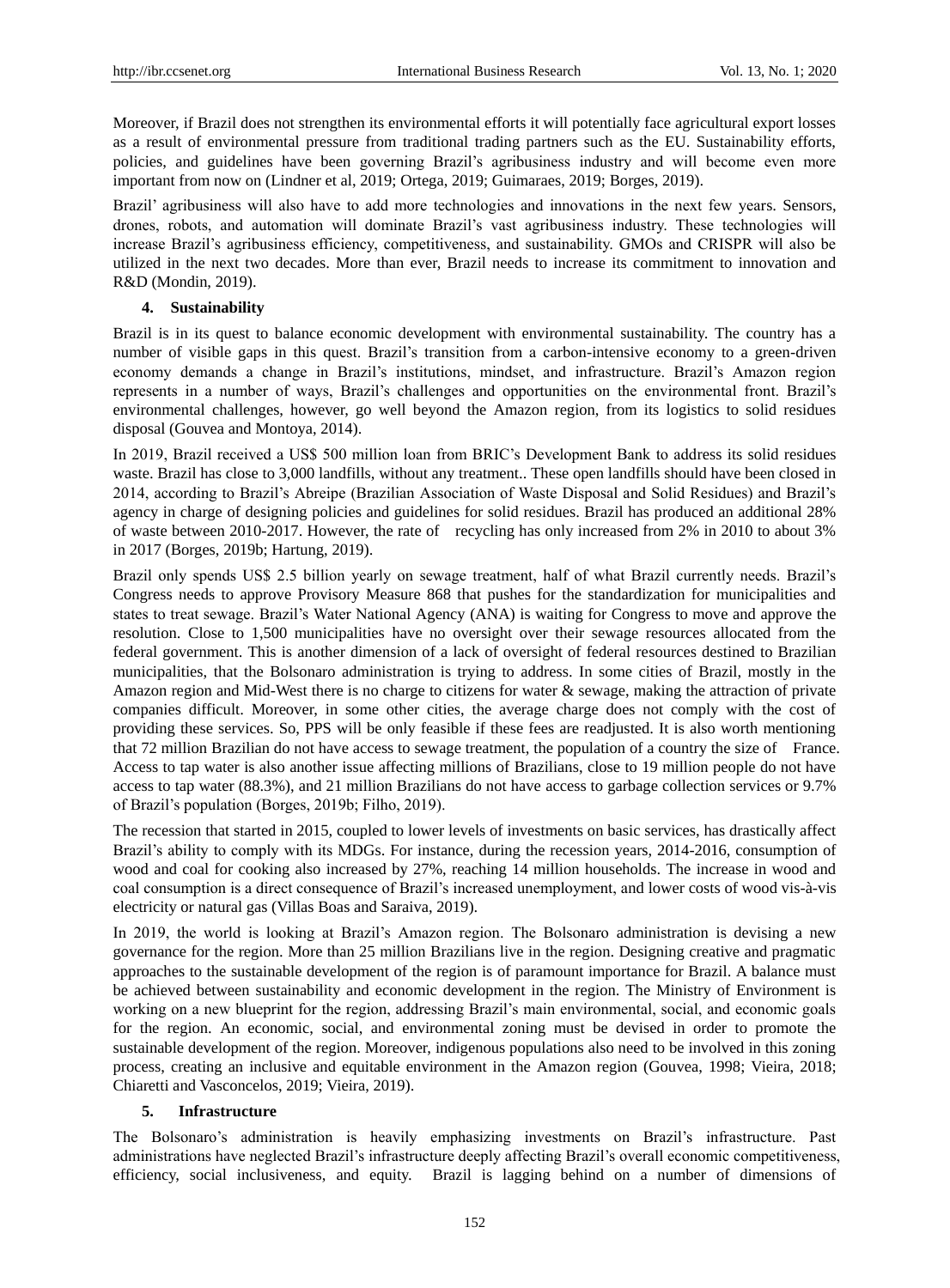infrastructure from railroads to telecommunications. The 2015-2016 recession forced the government to stop 4,000 projects, 20% of them being infrastructure related. In 2018 close to 1.6% of Brazil's GDP was invested on infrastructure, 2/3 undertaken by the private sector and 1/3 by the state. However, Brazil needs to invest at least 4.3% of its GDP in order for Brazil to restore and upkeep the existing infrastructure and upgrade and expand its infrastructure. A number of other countries have invested much larger percentages of their GDP on infrastructure than Brazil, such as Chile around 5%, Peru around 4.2%, India around 6%, and China around 8%. These countries understand the correlation between investments on infrastructure and economic development and growth (Silva, Peliano, and Chaves, 2019).

Brazil will have to invest close to 4.3% of its GDP on infrastructure if it is to become more competitive in the next two decades. This amounts to US\$ 2 trillion dollars in the next two decades. The only way to revamp Brazil's infrastructure is by bringing private companies and investors into the mix. Privatizations, concessions, and Public-Private-Partnerships are the only way to modernize and expand Brazil's Infrastructure. The goal is to increase the participation of the private sector in Brazil's infrastructure from 54% in 2019 to close to 60% by 2022. The private sector operates 100% of Brazil's telecommunication industry, 60% of the power generation industry, 7% of all state highways, 65.5% of Brazil's railroads, 57% of Brazil's airports, 72% of energy distribution, 39% of energy transmission and distribution, 14% of federal highways, 60% of ports, and only 6% of Brazil's sewage treatment industry. In terms of logistics Brazil is heavily dependent on highways to transport close to 66% of its cargo, railroads only accounting for 20%, and hydroways for 12%. In order to assure an increasing participation of the private sector in Brazil's infrastructure, the government needs to establish clear and transparent rules and guidelines, as well as a legal framework to protect foreign investors. Moreover, corruption schemes also need to be eliminated in order to avoid another corruption scandal such as the "Lava Jato" corruption scheme (Martins and Furlan, 2018).

Brazil is ranked in  $9<sup>th</sup>$  place in the world when comes to investments in IT. In Latin America Brazil's leads investments in TI (US\$ 47 billion), followed by Mexico (US\$ 22 billion), and Argentina (US\$ 8 billion). When comes to ITC, Brazil leads with investments of US\$ 97 billion, Mexico with US\$ 52 billion, and Argentina with US\$ 19 billion Still, the expansion and diffusion of internet services is a challenge for Brazil. For instance, only 38.5% of all Brazilian municipalities have access to wide band. The goal is to expand the reach to 55% of all Brazilian municipalities by 2022 (Wiziack, 2019).

In 2020, Brazil will host the world's largest bid for fifth generation cellular network technology - 5G. Brazil will be one of the first Latin American countries to implement 5G. The Brazilian Telecomunications Agency "ANATEL" will oversee the bid, expcted to gross close to US\$ 5 - 6 billion dollars. Frequencies 2.3 GHZ and 3.5 GHZ will be allocated to 5G. Two additional frequencies, 26 GHZ and 700 MHZ may also be added to the auction. 5G is a vital pre-requirement for the implementation of the "Internet of Things - IoT" and Industry 4.0 in Brazil (Deloitte, 2019; Bakker. Leferink, and Smits, 2019; Reuters, 2019).

## **6. Logistics**

Logistics also demand more attention from the current administration. Currently, 82% of all cargo transported in Brazil is done by trucks on highways. Brazil has 1.7 million kilometers of roads and highways. However, 1.35 million kilometers are not paved, only 213.4 thousand kilometers are paved. The logistics density in Brazil is also very low. For instance, in the U.S., the number of kilometers of highways in relation to the geographical area is close to 431 kilometers per 1,000 of square kilometers, in Brazil is only 24.8. This has a direct impact on the cost of logistics and cost of transportation. In the last 15 years Brazil has only invested on average 0.5% of GDP on transport and logistics, when it should have been investing at least 2.2% of Brazil's GDP (Pereira, 2019b).

There has also been a emergence of new ports allowing the agricultural production of new agricultural frontiers to reach international markets. For instance, the Terminal de Graos Ponta da Montanha (TGPM) in the city of Barcarena in the state of Para in 2018 exported 3.2 million tons of soybeans and corn. The amount exported has been growing steadily since 2009. The highway system supplying these ports are however in precarious quality. For instance, BR-163 supplies the soybean produced in the state of Mato Grosso that needs urgent attention. BR-364 is another major highway taking Mato Grosso's soybean to Porto Velho in the state of Rondonia. From there it reaches the ports of Itacoatiara in the state of Amazonas or ports in the state of Para, Santarem or Barcarena (Navarro, 2019

#### **7. Innovation**

In 2019, Brazil is only investing close to 1.27% of its GDP on R&D, or US\$ 12.5 billion. A far cry from what other nations are investing. As a result, Brazil ranks very low in the world when comes to innovation. According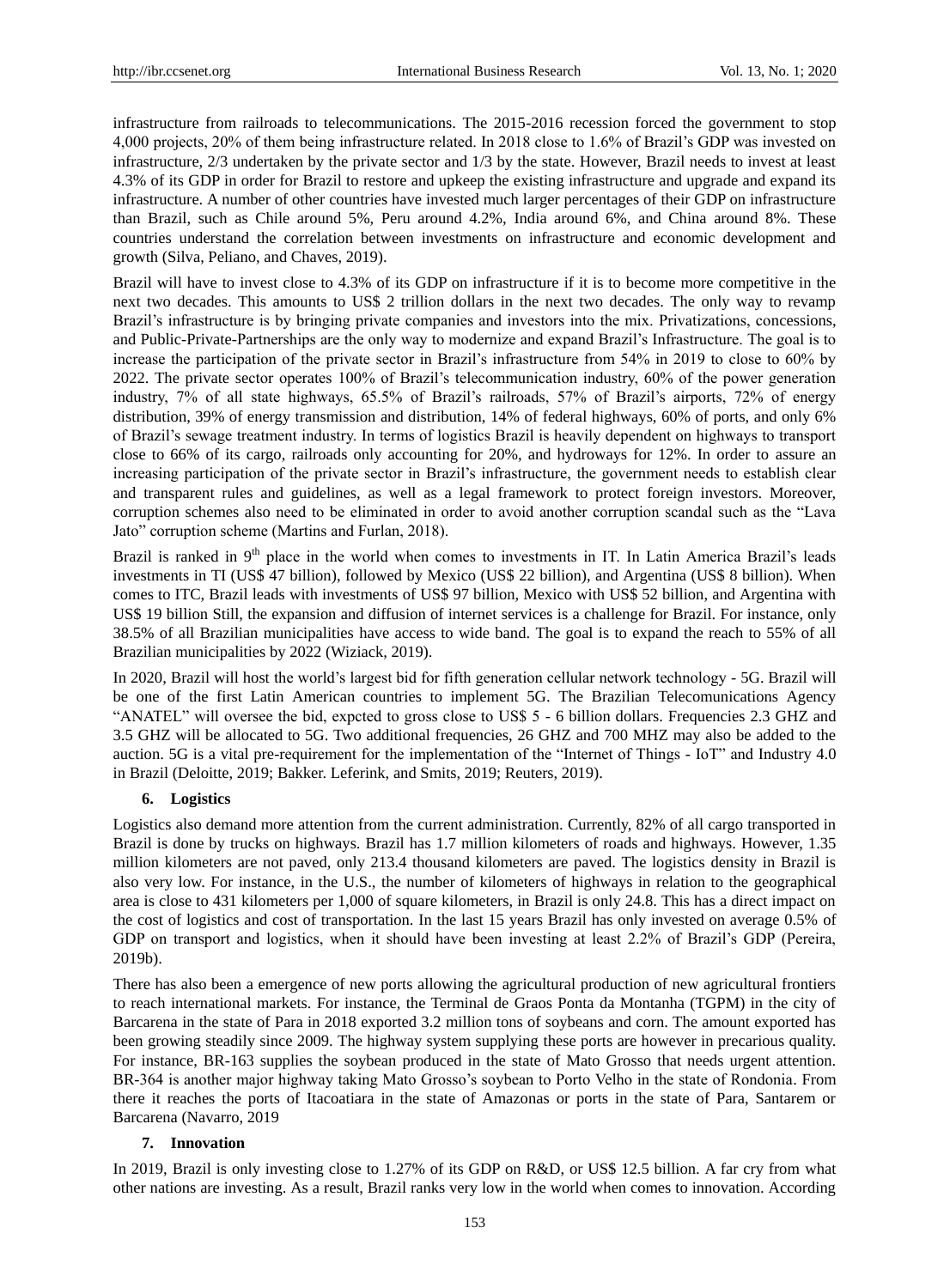to the 2018 Global Innovation Index, Brazil ranked  $66<sup>th</sup>$ , reflecting past administrations lack of support for R&D and innovation efforts in Brazil. As a result, Brazil is getting caught in the innovation divide. For instance, in 1995 Brazil accounted for 0.24% of global patents, in 2016 Brazil's share had declined to only 0.07%. Bolsonaro is planning to increase expenditure on R&D and innovation from the current 1.3% to 2.5% in the next four years. Sectors such as biotechnology, nanotechnology, robotics, and automation will receive special attention (Gouvea and Kassicieh, 2012; Fraga, 2019b).

Moreover, Brazil's closed economy does not create an enticing and challenging environment for Brazil's private sector to engage in innovation and R&D. Brazil's private sector only accounts for 47.6% of Brazil's total expenditures on R&D. In the age of AI and a knowledge-driven globalization process where companies and nation's competitiveness is measured by their commitment, efforts, and successes in the R&D and innovation dimension, Brazil's must devise strategies to not fall victim of the innovation divide (Siqueira, Souza, and Barbosa, 2019).

Manufacturing 4.0 is revolutionizing the global business environment. Brazil is lagging in the use of automation in its business environment. Brazil has a very small inventory of robots. In 2017, Brazil only had 12.3 thousand robots, compared to China's 473,000, Japan's 297,000, and the U.S.'s 262 thousand. In Latin America, Mexico has more 27,000 robots. Brazil is ranked 18th in the ranking of nations with robots, accounting for only 0.6% of all global robots used, it is a very small number of robots for the world's  $9<sup>th</sup>$  largest economy. Brazil has 13.6 robots for each 10,000 workers, when the average is around 80 robots for each 10,000 workers. Brazil is in  $41<sup>st</sup>$ place in this dimension as well. On additional barrier for the further dissemination of robots in Brazil is related to the low level of education of Brazil's labor force and the low cost of labor in Brazil (Deloitte, 2019; Vasconcelos and Villas Boas, 2019).

Recently, Brazil is seeing the emergence of a vibrant venture capital environment. For decades, the lack of venture capital and angel networks deeply affected Brazil's ability to develop a vibrant innovation ecosystem. In 2019, Brazil is finally developing a dynamic venture capital industry. For decades, venture capital and angel networks were not present in Brazil's innovation environment. However, in the last few years Brazil's innovation environment has welcome these two key players in its innovation scene. In 2018, venture capitalists invested close to US\$ 1.3 billion, a volume 51% larger than in 2017. This amount represented close to 65% of all venture capital investments in Latin America. In Brazil funds such as "Kaszek, Redpoint, Valor Capital, and Venture, are leading the venture capital industry in Brazil. In March of 2019, the Japanese Softbank announced a US\$ 5 billion fund to invest in startups in Latin America (Pereira, 2019a).

## **5. Challenges and Opportunities**

The Bolsonaro administration is undertaking a number of measures and policies to have the private sector leading the economic transformation in Brazil's business environment. This is clearly a major departure from the last decades, when the state was the protagonist of economic leadership in the country. This state-led economic strategy clearly did not produce the expected results. In 2019, the Bolsonaro administration is dealing with a legacy of economic and social failures from past administrations (Barua, 2019; Dyniewicz, 2019; O'Grady, 2019; Silimbergo and Srinivasan, 2019).

However, a number of Bolsonaro's administration economic, social, and environmental policies and measures will have to be approved by Brazil's lower house and Congress. The high political fragmentation expressed in the existence of 30 political parties makes political negotiations and compromises extremely hard and time consuming. The approval of the "Pension Reform" was accomplished, demonstrating the government's ability to push forward a key reform necessary for Brazil's fiscal stability in the short and medium term. However, the pension reform was just one of a number of key necessary reforms in Brazil. The Tax reform and the political reform are also extremely important to help unleash Brazil's entrepreneurs' "animal spirit." (Borges, 2019a; Frias, 2018; Cohen, Stefano, and Jankaski, 2019; Neuman, 2019; Otta, 2019a)

Microeconomic reforms are being implemented, reducing the cost of doing business in Brazil. Simultaneously, a privatization program is back on track attracting investors to Brazil's infrastructure projects and to the energy sector. The increasing presence of the private sector in Brazil's infrastructure projects is a vital component in revamping Brazil's infrastructure (Alemi and Pereira, 2019; Moreira, 2019; Navarro, 2019; Rodrigues, 2019a,b).

The design of new trade agreements with the U.S., the European Union, Japan, and Mexico will create a new momentum for Brazil's economy in global markets. Increasing domestic competition will also induce higher levels of productivity and competition, and innovation. Brazil's economy has been too protectionist for too long (Otta, 2019b; PWC, 2019; Rangel, 2019; United States Department of State, 2019).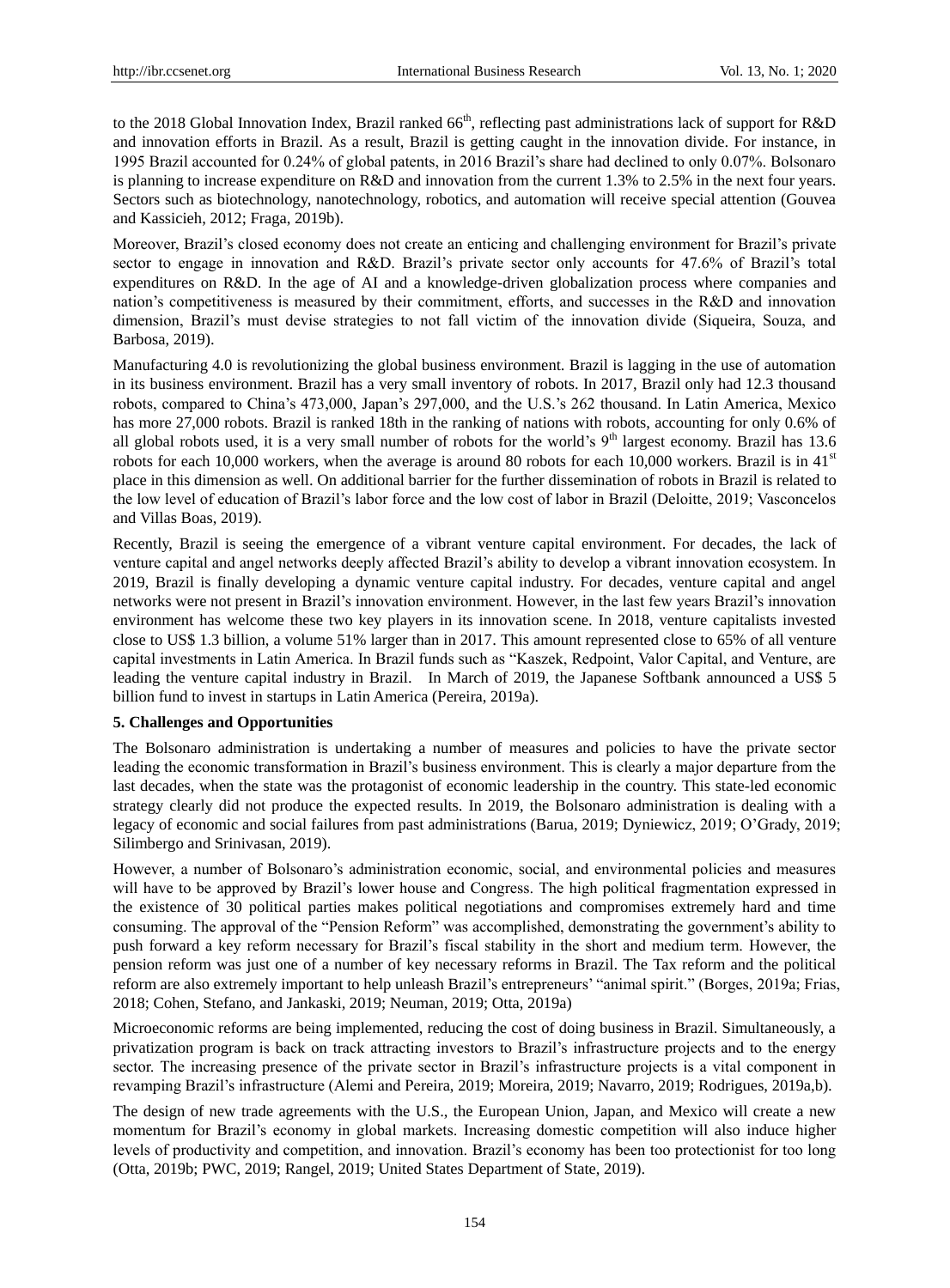The cut in government expenditures in 2019 also point to a more effective fiscal policy aiming at reducing the role of the state in the economy, as well as assessing excessive and abusive use of government resources by the its different entities and agencies. New hires have been postponed, aiming at reducing government fiscal deficits (O'Grady, 2019; PWC, 2019).

Still, the Bolsonaro administration needs to "jump start" the economy. In 2019, Brazil's economy is only expected to expand by 0.9%, short of an impact on job creation. Brazil's 11.8% unemployment rate generates a number of social and political pressures that needs to be addressed in the short and medium term. In 2019, Brazil is facing 12.5 million people unemployed, of which close to 56% are professionals with average and above average education and skills. In the manufacturing sector, close to 25% of the installed capacity is idle, allowing factories to expand production without needing to invest in new machinery and equipment. Moreover, 210,000 companies in Brazil's service industry have shut down their operations. Brazil's recession has lasted longer than projected. The "Lava Jato" corruption initiative also affected a number of Brazil's largest construction companies that in the past were largely responsible for employing Brazilians with low skill levels. Thus, creating additional barriers for a quick boost on the employment of professionals from the bottom of the pyramid (Azevedo, 2019; Dyniewicz, 2019; Neuman, 2019; Van Erven, 2018Werneck, 2019).

Brazil's government debt is around 77% of GDP, what does not give the government the degrees of freedom to start a new economic recovery. This recovery has to come via the private sector, foreign direct investment and domestic consumption. In the second half of 2019, the government is trying to put in place measures to increase domestic consumption as another avenue to boost Brazil's GDP. Access by 100 million workers to their share in the FGTS and PIS/PASEP funds are bound to increase Brazil's domestic consumption in the short term. Still, Brazil needs to attract foreign direct investment in order to create another economic momentum. Lower levels of global economic growth will however create some obstacles for Brazil's ability to attract more FDI.

(Martins, 2019; Moreira, 2019).

## **6. Final Remarks**

In 2019, Brazil is going through an economic inflection point. The Bolsonaro's administration is chartering a new economic and business paradigm for the country. The past economic paradigm lead to economic stagnation, high unemployment, a highly protectionist economy, and low levels of competitiveness. Several of the measures being implemented aim at unlocking Brazil's economic potential, by increasing Brazil's economy competitiveness and efficiency. Measures such as privatization redesigns the role of the state in Brazil's economy increasing the overall efficiency and competitiveness of Brazil's economy and business environment. Moreover, it is a transformation from a state-led growth strategy to a private sector- led economic growth strategy.

Measures to curb corruption schemes, such as the Lava-Jato, will allow Brazil to achieve higher levels of effective governance and strengthens Brazil's institutions, a pre-condition for Brazil to transition to higher levels of economic development. Brazil's pervasive corruption deeply affected the country's social, economic, and political fabric.

Opening up Brazil's economy to foreign competition is also an important step in creating more competition in Brazil's domestic market, a fundamental step in promoting innovation and market efficiency. Trade only accounts for 24.6% of Brazil's GDP, a very small percentage in relation to other emerging economies around the globe. At the global level, Brazil only accounts for 1.5% of global trade, showcasing the low competitiveness of Brazilian products and the low penetration of Brazil in global supply chains. The push for Brazil to develop more bilateral trade agreements will result in higher levels of trade and insertion of Brazilian companies in global markets.

The Bolsonaro administration has a challenging task ahead. The first steps to address Brazil's more pressing economic, social, and environmental issues are gradually being set in place. Brazil's strong foreign reserves, low levels of inflation, low levels of interest rates, a healthy flow of foreign direct investment, and abundant energy supply will facilitate this transaction. Brazil's sluggish productivity, low levels of economic competitiveness, high government debt, and high unemployment also call for immediate attention. Moreover, Brazil's acute income inequality also needs to be addressed in a proactive fashion. The Bolsonaro administration will have to also stress the establishment of a more inclusive and equitable society and economy for all Brazilians.

The microeconomic and macroeconomic reforms being implemented are crucial steps in bringing Brazil to its full economic potential. Still, Brazilian policymakers will have to address the innovation and environmental challenges permeating Brazil's economy. The knowledge and environment driven globalization process also imposes a number of challenges for Brazil's path towards a sustainable and knowledge driven economic growth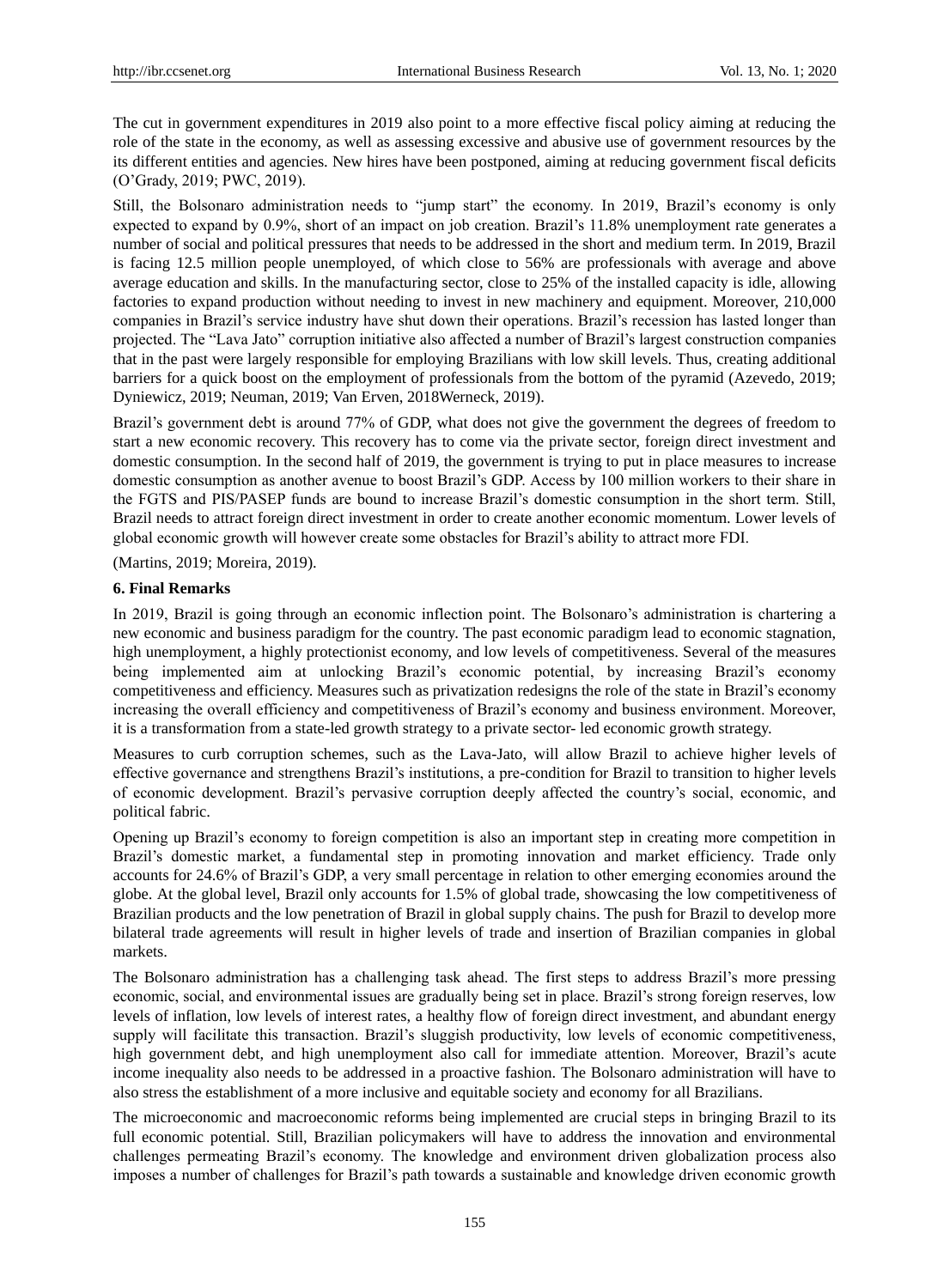and economic development strategy.

Higher rates of global economic development and trade will also have a definite impact on Brazil's ability to grow at faster rates. Brazil's push to develop bilateral trade agreements with the U.S. and the E.U have the potential to bring a new momentum to Brazil's economy. Moreover, foreign direct investment is a key element in Brazil's strategy to achieve higher rates of economic growth and development.

#### **References**

Adeodato, S. (2019). Eolicas Avancam com Novos canais de Comercializacao. *Valor*, *31 de Julho,* F.6.

Agostini, R (2019). Exportador Lucra com Guerra EUA-China. *O Estado de Sao Paulo*, *5 de Maio,* B.6.

- Alemi, F., & Pereira, R. (2019). Bico 2.0 e Alternativa para 400 mil Brasileiros. *O Estado de Sao Paulo*, *4 de Agosto,* B.4.
- Amorim, O. (2018). *La Crisis Politica sin Fin y las Elecciones de 2018 en Brasil.* Fundacao Getulio Vargas/EBAPE. Rio de Janeiro: Fundacao Getulio Vargas.
- Araujo, C., & Ribeiro, M. (2019). Economia com Servico Digitalizado pode ir a R\$ 6 bi. *Valo*r, 22 *de Maio,* A.2.
- Azevedo, R. (2019). Lava Jato Torra a Riqueza e os Empregos: Odebretcht em Recuperacao Judicial. *Folha de Sao Paulo*, *17 de Junho,* A.16.

Bakker, E., Leferink, B., & Smits, P. (2019). *5G in Brazil – the State of Affairs.* Netherlands Enteprise Agency.

- Banco Central do Brasil. (2019). *Relatorio de Investimento Directo.* Brasilia: Banco Central do Brasil.
- Barbosa, R. (2019). Acordo de Livre-Comercio Brasil-EUA. *O Estado de Sao Paulo, 13 de Agosto,* A.2.
- Barua, A. (2019). *Brazil: Economy Labors Through Contraction.* New York: Deloitte.

BNDES. (2019). *2019-2022 Investment Outlook.* Rio de Janeiro: BNDES.

Borges, A. (2019a). Governo Fecha Acordo Pro-Agenda Ambiental. *O Estado de Sao Paulo*, *13 de Agosto,* A.6.

- Borges, A. (2019b). Area mais Carente da Infraestrutura, Saneamento so Cobrira Pais apos 2060. O *Estado de Sao Paulo*, *1 de Abril,* B.1.
- Cafardo, P. (2019). Muito Espinafre e Pouco Sorvete. *Valor*, *16 de Julho,* A.2.
- Calheiros, R. (2019). Da para Ver 3 Bolsonaros, e com um deles e Possivel Dialogar, dis Renan. *Folha de Sao Paulo*, *11 de Outubro,* A.12.
- Carranca, T. (2019). Turbulencia Externa pode Tirar 0.2 ponto do PIB este Ano. *Valor, 16 de Agosto,* A.4.
- Chiara, M. (2019). Informalidade e Beneficios Respondem por 40% daRenda das Familias do Pais. O *Estado de Sao Paulo*, *24 de Marco,* B.1.
- Chiaretti, D., & Vasconcelos, G. (2019). Corte de Verba Norueguesa Ameaca Fundo Amazonia. *Valor*, *16 de Agosto,* A.6.
- Cohen, D., Stefano, F., & Jankavski, A. (2019). Por que esta Tao Devagar? *Exame*, *Edicao 1195, Ano 53, No.19,*  21-33.
- Collor, F. (2015). *Reconstrucao Politica Brasileira: Base e Components para a Reforma Politica.* Senado Federal. Brasilia: Senado Federal.
- Dalpiva, J., & Setti, R. (2019). Presidente diz que, nos EUA, Filho Buscara Mineradores. *O Globo*, *28 de Julho,*  10.
- Deloitte. (2019). *Insights about Digital Transformation and ICT Opportunities for Brazil* (2nd ed.). New York: Deloitte.
- DiCunto, R., Lima, V., & Ribeiro, M. (2019). Com 379 Votos, Camara AProva Previdencia. *Valor*, *11 de Julho,*  A.12.
- Dyniewicz, L. (2019). Cinco Anos Apos of Inicio da Recessao, nehum setor Voltou ao Nivel Pre-Crise. *O Estado de Sao Paulo, 20 de Maio,* B.1.
- Eichengreen, B. (2019). Desaceleracao Foi Agravada de Forma Desnecessaria. *O Estado de Sao Paulo*, *11 de Agosto,* B.4.
- Endo, M. (2019). *Infrastructure and Privatization Market is Heating Up.* Sao Paulo: KPMG.

Estado de Sao Paulo. (2019a). O Estado Empresario. *Estado de Sao Paulo*, *7 de Outubro,* A.3.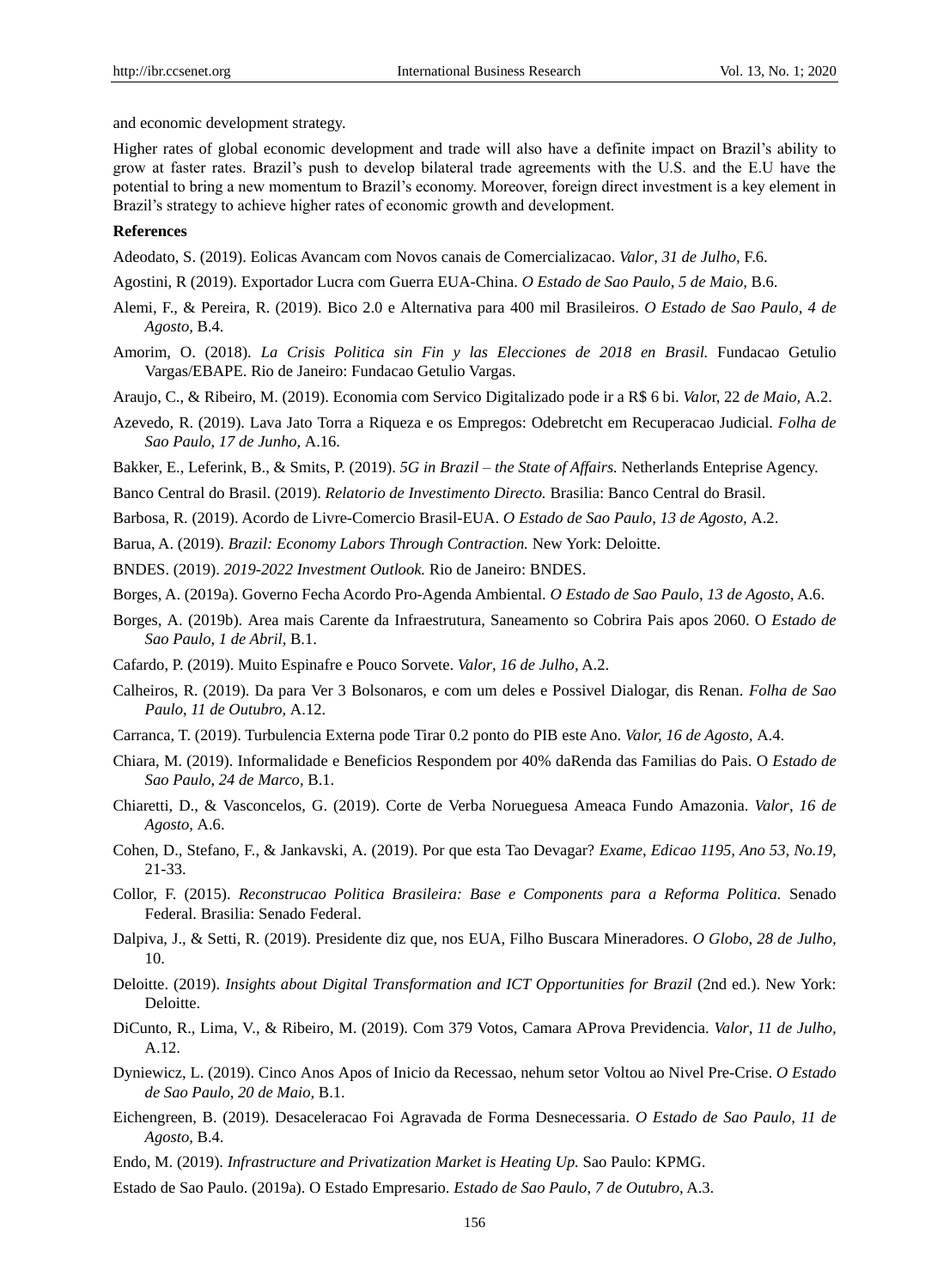Estado de Sao Paulo. (2019b). O Brasil e a Industria 4.0. *O Estado de Sao Paulo*, *19 de Outubro,* A.3.

- Favaro, C. (2019). Producao de Petroleo em Terra Cai 50%. *O Estado de Sao Paulo*, *4 de Agosto,* B.12.
- Filho, R. (2019). *Cenario do Saneamento no Brasil: Desafios e Perspectivas.* Instituto Trata Brasil. Sao Paulo: Instituto Trata Brasil.
- Fraga, A. (2019a). Reforma Tributaria Sera mais Dificil que a da Previdencia. *O Estado de Sao Paulo, 25 de Julho,* B.6.
- Fraga, E. (2019b). Entra e Sai em Instituicoes como BNDES e Embrapa freiam inovacao, diz MIT. *Folha de Sao Paulo*, *20 de Julho,* A.20.
- Frias, M. (2018). Economia na Sombra. *Folha de Sao Paulo*, *12 de Outubro,* A.17.
- Fucs, J. (2019). Venda de Estatais pode Atingir Recorde no Pais. *O Estado de Sao Paulo*, *14 de Julho,* B.4.
- Gendreau, B., & McLendon, T. (2019). *2019 Latin American Business Environment. Center for Latin American Studies.* Gainesville, FL: University of Florida.
- Goitia, V. (2019). Brasileiro leva 1 hora para producir o que Americano faz em 15 minutos. *UOL*, *economía, 19 de Marco*, 16.
- Goncalves, R. (2018). *Governo Bolsonaro, Brasil 2019-22: Cenarios.* Texto para Discussao 016/2018. Instituto de Economia. Rio de Janeiro: Universidade Federal do Rio de Janeiro.
- Gouvea, R. (1998). Floods of Fortune: Sustainable Business Strategies in the Brazilian Amazon Region. *Latin American Business Review*, *1*(2), 97-117. https://doi.org/10.1300/J140v01n02\_06
- Gouvea, R., & Kassicieh, S. (2012). Bridiging the Innovation Divide: The Brazilian Experience. *Thunderbird International Business Review*, *54*(3), 275-289. https://doi.org/10.1002/tie.21461
- Gouvea, R., & Montoya, M. (2014). Building an Equitable Green Economy: A Brazilian Perspective. *International Journal of Environmental Studies*, *71*(2), 182-199. https://doi.org/10.1080/00207233.2014.898372
- Gouvea, R., Kapelianis, D., & Lee, S. (2019). Fostering intra-BRICS trade and investment: The Increasing Role of China in the Brazilian and South African Economies. *Thunderbird International Business Review* (Forthcoming). https://doi.org/10.1002/tie.22098
- Gouvea, R., Kapelianis, D., & Montoya, M. (2018). Marketing Challenges and Opportunities in Emerging Economies: A Brazilian Perspective. *Thunderbird International Review, 60*(2),193-205. https://doi.org/10.1002/tie.21840
- Grieger, G. (2019). *The Trade Pillar of the EU-Mercosur Association Agreement.* Brussels: European Parliament.
- Guimaraes, A. (2019). Unir Producao e Preservacao Ambiental e o Unico Caminho. *O Estado de Sao Paulo*, *7 de Agosto,* A.4.
- Gutierrez, M. (2019). *Reforma da Previdencia.* Rio de Janeiro: COPPEAD/UFRJ.
- Hartung, P. (2019). Ainda Lidamos com o Lixo como na Idade Media. *O Estado de Sao Paulo*, *6 de Agosto,* A.2.
- Heritage Foundation. (2019). *Index of Economic Freedom.* Washington, D.C.: The Heritage Foundation.
- Holland, M. (2019). Fiscal Crisis in Brazil: Causas e Remedios. *Brazilian Journal of Political Economy*, *39*(1), 1-14. https://doi.org/10.1590/0101-35172019-2918
- IMF. (2019). *World Economic Outlook.* Washington, D.C.: IMF.
- ITU. (2019). *ICT Development Index.* San Jose, CA: ITU.
- Jetro. (2018). *Jetro Global Trade and Investment Report.* Tokyo, Japan: JETRO.
- Lamucci, S. (2019). Brasil Perde Terreno na Corrida do PIB per capita. *Valor*, *21 de Maio,* A.4.
- Lavado, T. (2018). Em Baixa Velocidade. *Exame, Edicao 1167, 52*(15), 61-64.
- Leal, S., & Gouvea, R (2018). The U.S.-Brazil Relationship Opportunity: Business Synergies for an Uncertain Global Environment. *Thunderbird International Business Review*, *60*(4), 497-510. https://doi.org/10.1002/tie.21961
- Lindner, J. et al. (2019). Agronegocio Pressiona Contra Retorica Ambiental. *O Estado de Sao Paulo*, *7* de *Agosto,*  A.4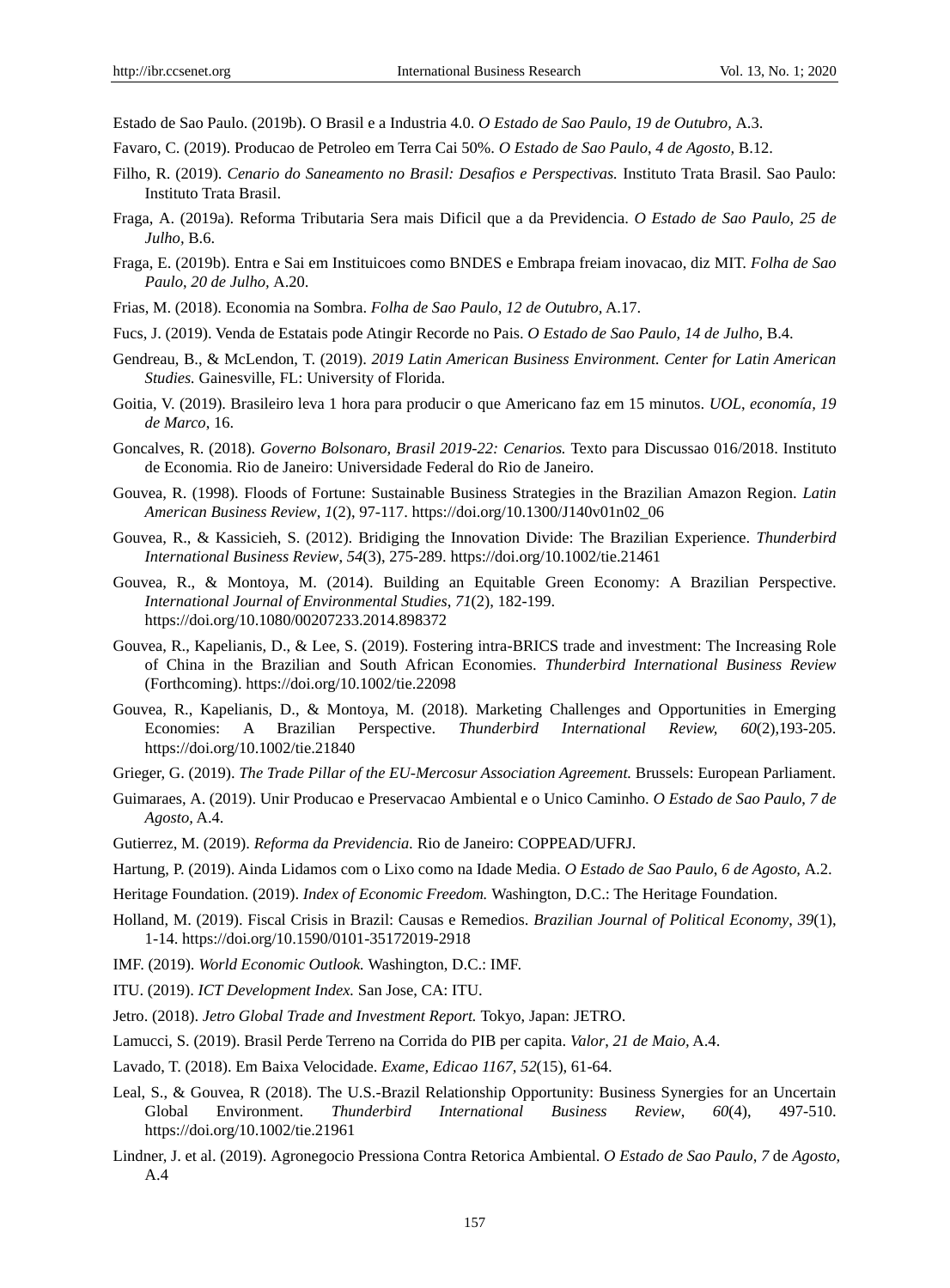- Luque, C., Silber, S., & Zagha, R. (2019). Ensinamentos da Revolucao Agricola Brasileira. *Valor*, *11 de Julho,*  A.18.
- Maia, C. (2019). BP Avanca em Geracao Solar no Brasil. *Valor*, *5 de Julho,* B.2.
- Mano, A. (2019). *Brazil, Mexico begin trade talks amid Bolsonaro push for export deals.* September 9th. New York: Bilaterals.
- Martins, R., & Furlan, F. (2018). A Raiz do nosso Atraso. *Exame*, *Edicao 1167, 52*(15), 20-28.
- Matsumura, E. et al. (2019). *Consideracoess sobre a Produtividade da Economia Brasileira.* Documento de Apoio ao PNE 2050. EPE. Brasilia: Ministerio de Minas e Energia.
- MDIC. (2019). Departamento de Estatistica e Apoio a Exportacao. Brasilia; MDIC.
- Mendonca, A. (2019). 600 mil casos de Dengue. *O Estado de Sao Paulo*, *22 de Julho,* B.9.
- Menezes F., Naercio., C., & Komatsu, B. (2014). *A Evolucao da Produtividade no Brasil.* Policy Paper No.12, Agosto. Sao Paulo: Insper Instituto de Ensino e Pesquisa.
- Ming, C. (2019). Depois do Passo a Frente, Quais os seguintes? *O Estado de Sao Paulo*, *12 de Julho,* B.2.
- Ministerio da Agricultura. (2019). *Agropecuaria em Numeros.* Brasilia: Ministerio da Agricultura.
- Ministerio da Economia. (2019). *Brazil: Macroeconomic Monitor and Reform Agenda.* August 6. Brasilia: Ministerio da Economia.
- Ministerio de Minas e Energia. (2019). *Resenha Energetica Brasileira. Secretaria de Planejamento e Desenvolvimento Energetico.* Brasilia: Ministerio de Minas e Energia.
- Ministry of Economy. (2019). *The New Gas Market in Brazil. CWC World Gas Series – Brasil & The Americas Summit.* May 21. Brasilia: Ministry of Economy.
- Mondin, M. (2019). Solucoes Biologicas e o Futuro da Tecnologia na Agricultura. *Valor*, 21 de Marco, A.12.
- Morais, J. (2019). AAgenda 2030 das Nacoes Unidas. *Valor*, *20 de Julho,* A.13
- Moreira, T. (2019). O Papel do Consumo na Recuperacao. *Valor*, *4 de Julho,* A.17.
- Navarro, K. (2019). Gargalos ainda Limitam Escoamento no Norte. *Valo*r, *15 de Julho.* B.10.
- Neuman, D. (2019). Por Que nao Crescemos. *Valor EU & Final de Semana*, *12 de Julho,* 4-9.
- O'Grady, M. (2019). Brazil's Market Revolution. *Wall Street Journal*, *September 29th,* 19.
- OECD. (2015). *PISA-for-Schools.* Paris, France: OECD.
- OECD/ECLAC. (2019). *Latin American Economic Outlook.* Paris, France: OECD.
- Ortega, P. (2019). PF Poe Operacao Ojuara contra Desmatamentos, Lavagem de Dinheiro e Corrupcao na Floresta. *O Estado de Sao Paulo*, *8 de Maio,* 18.
- Otta, L. (2019a). Previsao de R\$ 2 bi do BNDES para Projeto de Infraestrutura e Insuficiente. *Valor, 31 de Julho,*  A.2.
- Otta, L.(2019b). Calendario Eleitoral Eleva Nivel de Incerteza em Acordo com os EUA. *Valor*, *3 de Agosto,* A.2.
- Otta, L., Nunes, F., & Batista, R. (2019). Exportador Teme Acoes de Novo Governo. *Valor, 17 de Outubro,* B.4.
- Pastore, A. (2019). Por Uma Verdadeira Reforma Tributaria. *O Estado de Sao Paulo*, *21 de Julho,* B.3.
- Patu, G. (2019). Gasto com Servidores vai a R\$ 928 bi e Atinge Maior Patamar da Historia. *Folha de Sao Paulo*, *21 de Julho,* A.15.
- Pereira, R. (2019a). Muito DInheiro e Pouco Medo de Errar. *O Estado de Sao Paulo, 12 de Maio,* B.3.
- Pereira, R. (2019b). Por Que o Governo Teme Tanto os Caminhoneiros. *O Estado de Sao Paulo*, *22 de Maio,*  B.5.
- Pupo, F. (2019). Investimento da Uniao no ANo e o Menor da Serie Historica. *Valor*, *17 de Maio,* A.5.
- PWC. (2019). *Doing Business and Investing in Brazil.* Sao Paulo: PWC.
- Rangel, G. (2019). *Brazil: The Bumpy Road to Reform.* Sao Paul[o:](http://www.think.ing.com/) ING.
- Reuters (2019). Para Nokia, Leilao de 5G do Pais deve ser o Maior do Mundo. *Estado de Sao Paulo*, *7 de Agosto,*  B.12.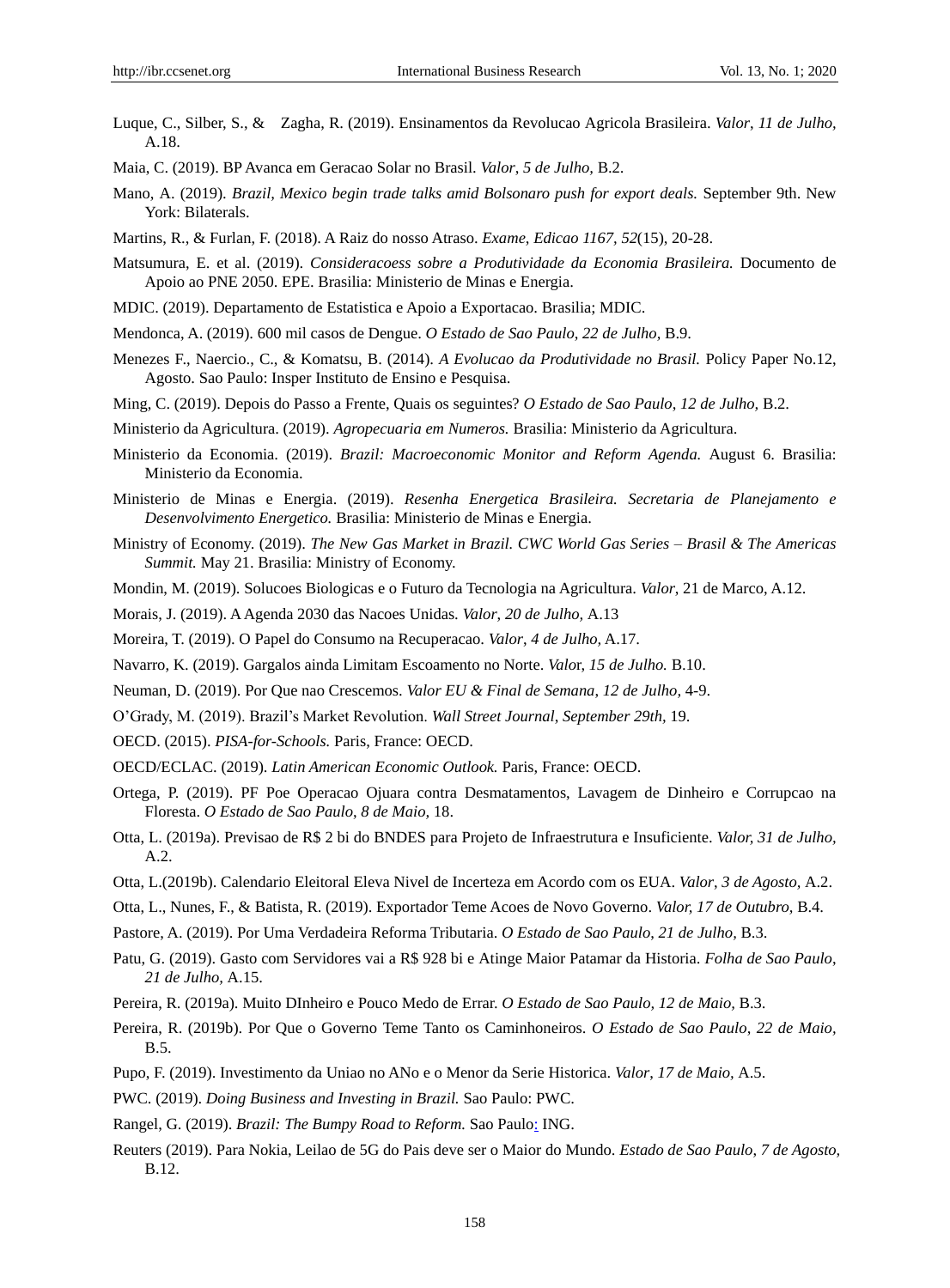Rittner, D. (2019). EUA e UE Disputam Mercado de US\$ 50 bi por Ano no Brasil. *Valor*, *13 de Agosto,* A.11.

- Rodrigues, L. (2019a). MP da Liberdade Economica Avanca. *O Estado de Sao Paulo*, *12 de Julho,* B.5.
- Rodrigues, L. (2019b). Setores Temem uma Abertura Velada. *O Estado de Sao Paulo*, *27 de Julho,* B.3.
- Rodrigues, L., & Agostini, R. (2019). Mercosul-UE nao pode Prejudicar EUA, diz Secretario. *O Estado de Sao Paulo, 31 de Julho,* B.4.
- Romero, J. (2019). O que Esperar do Acordo Comercial Mercosul UE. *Valor*, *3 de Agosto,* A.12.

Santos, E. (2019). *Brazil Economic Outlook.* Third Quarter 2019. July 22nd. Bilbao, Spain: BBVA.

- Secretaria de Politica Economica. (2019). *Nota Informativa, Muito Alem da Previdencia: A Economia nos Primeiros Nove Meses de Governo.* Brasilia: Ministerio da Economia.
- Silimbergo, A., & Srinivasan, K. (2019). *Brazil: Boom, Bust, and the Road to Recovery.* Washington, D.C.: IMF.
- Silva, E., Peliano, A., & Chaves, J. (2019). *Construir Infraestrutura Resilientes, Promover a Industrializacao Inclusiva e Sustentavel, e Fomentar a Inovacao: O que Mostra o Retrato do Brasil?* ODS 9. Brasilia: IPEA.
- Siqueira, E., Souza, C., & Barbosa, A. (2019). Using a Digital Divide Index Among Enterprises in the Context of Public Policies in Brazil. *The Electronic Journal of Information Systems in Developingt Countries*, *85*(3), 1-25. https://doi.org/10.1002/isd2.12088
- Stephenson, M. (2019). A Lava Jato nao e so a Operacao, mas um Estado de Espirito. Interview. *O Estado de Sao Paulo*, 21 de Outubro, A.20.
- Transparency International. (2019). *Corruption Perception Index.* Berlin, Germany: Transparency International.
- Troyo, M. (2019). *Com o Acordo Mecosul-UE, o comecio exterior fica mais Importante para o Brasil.* Brasilila: Ministerio da Economia.
- UN. (2019). *Human Development Index.* New York: United Nations. .
- United States Department of State. (2019). *U.S. Relations With Brazil.* Washington, D.C.: State Department.
- Valenti, G. (2019). Empresas Brasileiras Respondem por 30% dos Acordos da Lei Anticorrupcao dos EUA. *Valor*, *25 de Maio,* A.10.
- Van Erven, L. (2018). *A Operacao Lava-Jato e o Emprego na Economia Brasileira no Curto Prazo.* Monografia de Final de Curso, Departmento de Economia. Rio de Janeiro: Pontificia Universidade Catolica.
- Vargas, M., Nascimento, B., & Rocha, A. (2019). Bolsonaro Diz que Vai Privatizar Correios, Ministro Nega. *O Estado de Sao Paulo*, *7 de Agosto,* B.3.
- Vasconcelos, G., & Villas Boas, B. (2019). Brasil Perde a Corrida da Automacao Industrial. *Valo*r, 27 *de Julho,* A.3.
- Vieira, R. (2018). Quando o Verde Vale Mais. *Exame, Edicao 1167, Ano 52*(15), 98-100.
- Vieira, R. (2019). Uma Luz no Cipoal de Dados. *Exame, Edicao 1180, 53*(4), 58-61.
- Villas Boas, B. (2018). Extrema Pobreza Avanca e e Recorde em 9 Estados. *Valor*, *9 de Outubro,* A3.
- Villas Boas, B., & Saraiva, A. (2019). Uso de Carvao ou Lenha para Cozinhar cresce 27% e atinge 14 milhoes de Lares. *Valor*, *23 de Maio,* 18.
- Von Doellinger, C. (2019). Uma Estrategia de Retomada da Economia. *Valor*, *4 de Julho,* A.16.
- Warth, A., & Lindner, J. (2019). Programa deve Reduzir Preco de Gas em ate 40%. *O Estado de Sao Paulo, 24 de Julho,* B.4.
- Watanabe, M. (2019). Apos Queda em 2018, Investimento Chines deve Retomar Folego. *Valor,* 2 *de Maio*, A.4.
- Werneck, R. (2019). As Proximas Reformas. *O Estado de Sao Paulo*, *12 de Julho,* B.6.
- WIPO (2019). Global Innovation Index. Geneve, Switzerland: WIPO.
- Wiziack, J. (2019). Leilao de 5G COloca em Xeque TV por Assinatura, ete teles tentam ganhar Tempo. *Folha de Sao Paulo, 4 de Agosto,* 1 – Mercado.
- World Bank. (2018). *Logistics Performance Index.* Washington, D.C.: World Bank
- World Bank. (2019a). *Global Monthly.* Washington, D.C.: World Bank.
- World Bank. (2019b). *Doing Business 2020.* Washington, D.C.: World Bank